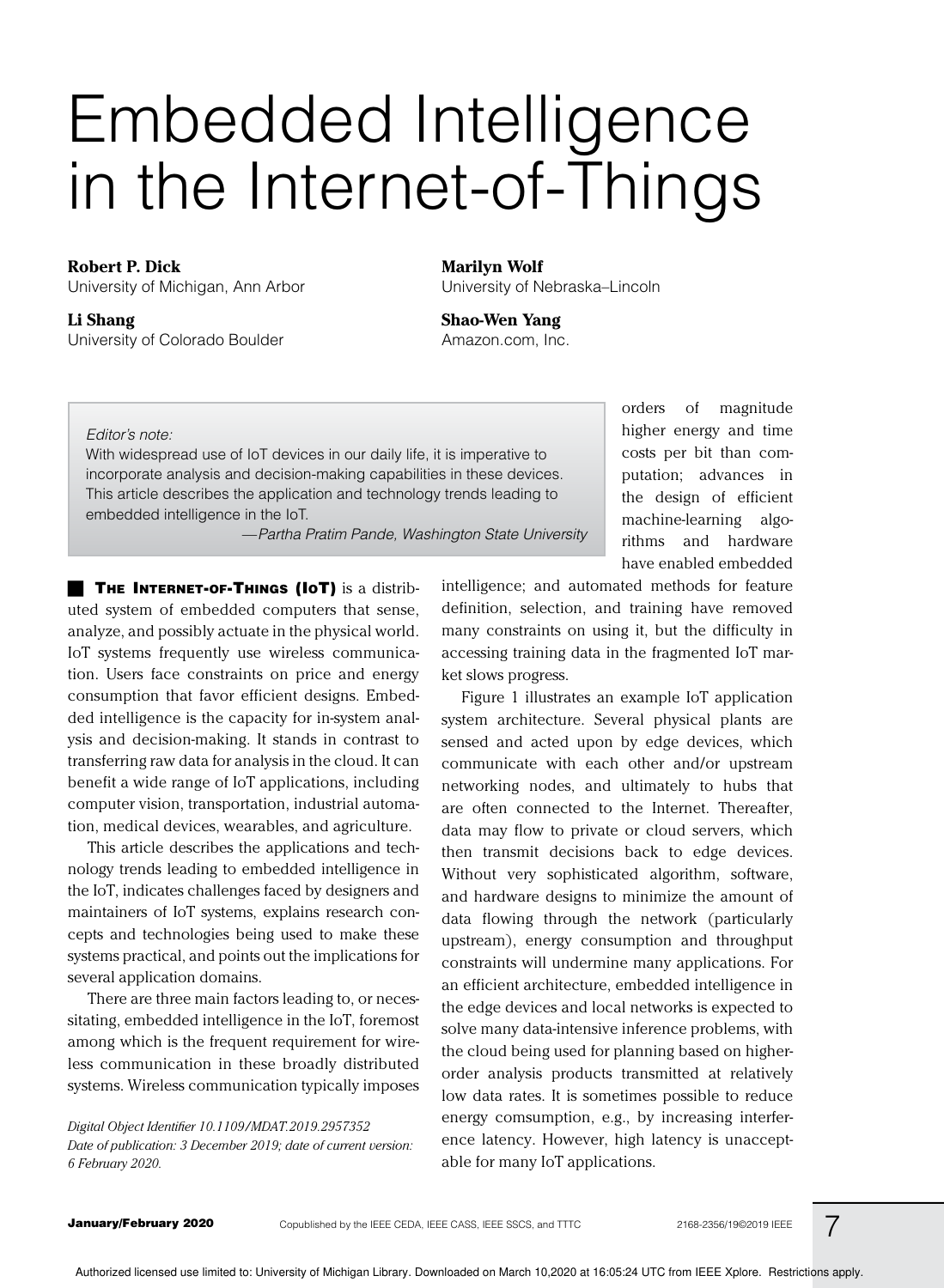

Figure 1. Overview of IoT system architecture.

Wireless communication trends and IoT implications

Were it not for the high energy consumption and latency of wireless communication, it is likely that IoT systems would be intelligent, but it is not clear that the intelligence would be embedded instead of hosted in remote servers in the cloud. IoT system architectures are very heavily influenced by the properties of available wireless communication technologies. Table 1 indicates typical ranges, data rates, and power consumption of several communication technologies. Until recently, few wireless communication technologies were appropriate for large-scale IoT deployments, especially those with battery-powered edge devices. As a result, most IoT system designers were forced to select technologies similar to the first four mentioned in Table 1. Each either requires high power consumption that complicates use in battery-powered applications or has an inadequate range for large-scale IoT applications.

Recently, a new class of wireless communication technology, called low-power wide-area networks (LPWANs) has experienced rapid development and increasing use. The market size was

| Technology        | <b>LPWAN</b>   | Power     | Range        | Typical       |
|-------------------|----------------|-----------|--------------|---------------|
|                   |                | (mW)      | (m)          | rate $(kb/s)$ |
| 4G                | N <sub>0</sub> | 1.000     | 70,000       | 10.000        |
| 5G                | N <sub>0</sub> | 1.000     | 40,000       | 100,000       |
| WiFi / 802.11x    | No             | 250       | 140          | 20,000        |
| Zigbee / 802.15.4 | N <sub>0</sub> | $1 - 100$ | $10 - 1.500$ | $20 - 200$    |
| LoRaWAN           | Yes            | 10        | 15,000       | 20            |
| NB-IoT            | <b>Yes</b>     | 100       | 15,000       | 250           |

\$1.5 billion in 2018 and is expected to grow by 60% per year until 2025 [1]. Several companies have developed LPWAN communication technologies primarily for use in IoT applications [2], with the following goals:

- low enough average power consumption to support ten years of battery lifespan without having batteries dominating the size;
- long range, typically supporting at least a 10 km direct transmission range; and
- using protocols that are simple enough to support commodity embedded microcontrollers.

To achieve these goals, compromises were necessary, the most common of which was tightly constraining data transfer rates. Other compromises include restriction to very simple network structures such as star topology or star-of-stars topology, each of which requires gateways to be placed within a single hop of all edge devices.

The recent explosion in IoT communication technologies (e.g., LoRaWAN [3]–[5], Weightless, narrow band (NB)-IoT [6]–[8], and SigFox [9], [10]) is enabling long-range deployment of battery-powered IoT systems. However, each faces tight constraints on data transfer rates and, in many cases, maximum data transferred per day. As a result, despite very low power consumption during transfer (e.g., 10 mW for LoRaWAN), the energy cost per bit is high. For example, the energy cost for LoRaWAN is 500 nJ/b, which compares unfavorably with WiFi's 125 nJ/b.

Taking representative examples from short-range and long-range non-LPWAN and LPWAN communication technologies, the energy cost per bit of data transfer exceeds the energy cost per bit of computation by orders of magnitude. To be specific, when we define energy cost per bit computed as the typical cost per arithmetic instruction on a processor representative of a near-future IoT microcontroller (e.g., an ARM Cortex A57), divided by the word size of the processor, we find that the non-LPWAN communication technologies allow communication to computation energy ratios ranging from  $670 \times$  to  $33,000\times$  and the LPWAN ratio ranges from  $27,000\times$ to 33,000×. In short, for a fixed amount of energy, it is possible to carry out at least two orders of magnitude more bit-computations than bit-communications, with four orders of magnitude common for long-range LPWAN communication technologies. This isolating influence of energy-intensive, or slow,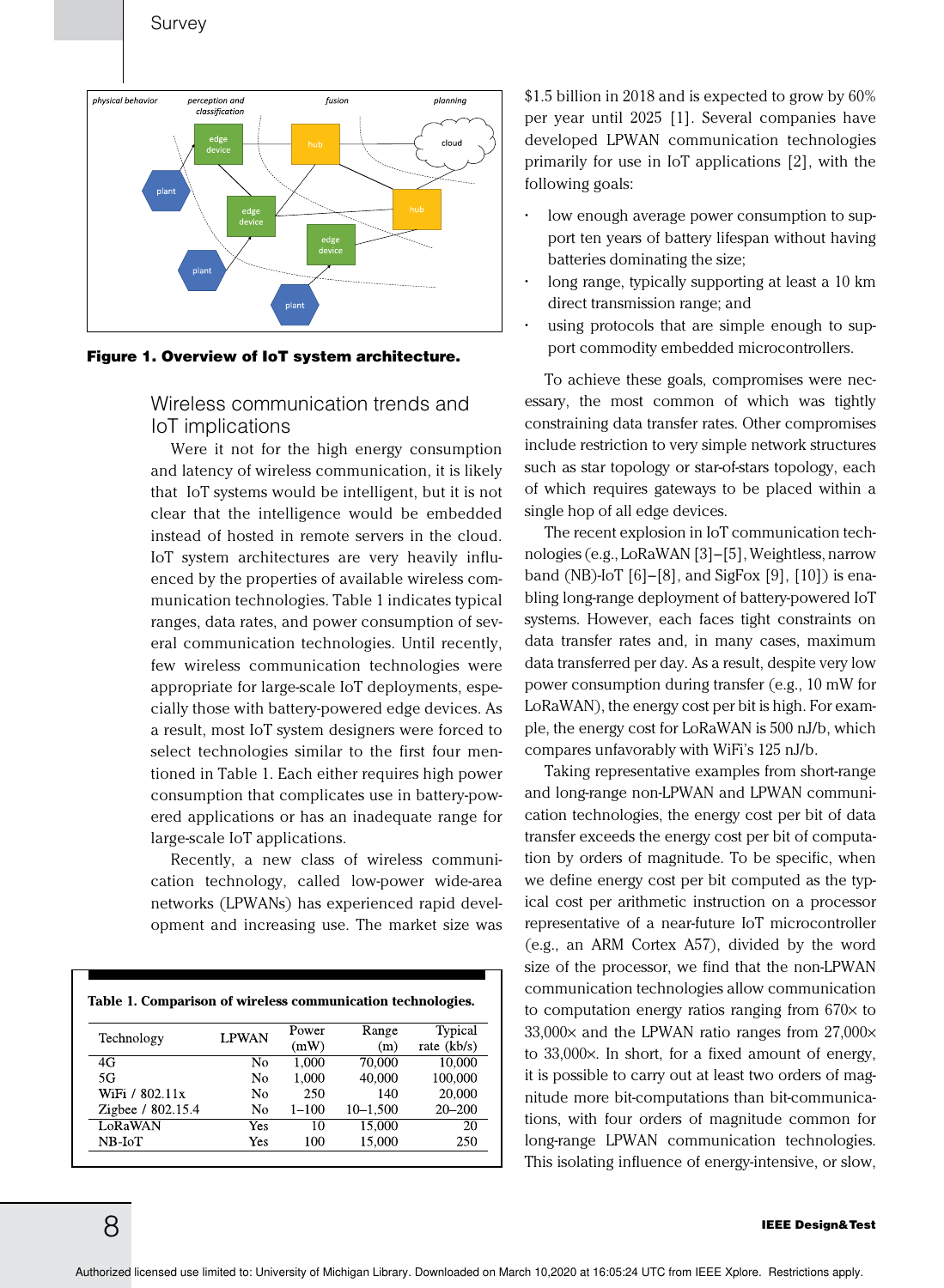communication drives the requirement for embedded intelligence in the IoT including edge-node signal processing, feature extraction, compression, and machine learning. It is a root cause of the need for embedded intelligence.

Remote servers and the cloud will play roles in many IoT systems. In some cases, where the number of computations required for analysis of a single upstream bit number in the thousands to tens of thousands, it may be more energy efficient to transmit raw data to the cloud than to carry out inference locally. However, in these cases it will be more efficient, still, to do some degree of data analysis and reduction on the edge device, and in the network. For most IoT applications, naïve solutions in which edge nodes wirelessly transmit all raw data for analysis in the cloud will be impractical for all but small-scale and low data rate applications. IoT system designers will be forced to use sophisticated compression, feature extraction, and local inference techniques to minimize communication volume and dependence on wireless communication. Communication with the cloud will play an important role in aggregating information from diverse environments and helping to globally coordinate IoT systems, but it is an expensive resource to be economized or rationed.

To illustrate the impossibility of avoiding embedding intelligence, consider the amount of data generated by a single autonomous automobile in one day: 4 TB. Making just 1000 automobiles intelligent (0.001% of the 1.3 billion in the world) requires data to be processed at the same rate as Facebook [11]. Without embedded intelligence, IoT systems cannot scale.

Embedded intelligence has advantages beyond reduction in communication. Wireless communication is not generally reliable. Data can be lost, and retransmission is not a robust solution: changes in wireless communication environments caused by rain, moving doors, and swaying trees isolate edge devices for long periods of time [12], [13]. Even when error detection and retransmission are feasible, they introduce latency that can produce deadline violations. Embedded intelligence enables local decision-making, thereby removing error-prone and unbounded-latency wireless communication from the sense–analyze–decide–actuate control loop. Even systems that rely on the cloud for most decisions will frequently support local decision-making capability to enable continued operation during network outages.

Embedded intelligence can also have privacy benefits relative to the alternative of transmitting more raw data to the cloud. Layers of analysis typically have the effect of eliminating information superfluous to the application goal. For example, a security system focused on determining whether a stranger is in a house can eliminate information about the detailed actions of residents. In general, the more analysis done on edge devices, the less superfluous and potentially privacy-adverse information needs to be shared with the cloud [14].

#### Machine learning in the IoT

Although many existing IoT systems rely on embedded intelligence, technical barriers have slowed its adoption and remain in many applications. To understand the cause, consider the history of a highly successful branch of machine learning: deep learning. Many of the fundamental concepts enabling deep learning were developed and well understood in the 1990s. For example, multilayer perceptrons were first described in 1969 [15], and convolutional neural networks (CNNs) were invented in 1980 [16]. However, successful application to practical problems of widespread importance remained rare. Almost 20 years later, LeCun et al. [17] described a moderately deep CNN capable of classifying handwritten digits. In the next decade, two necessary conditions were satisfied: 1) access to data sets large and diverse enough to enable effective training [18] and 2) computers fast enough to handle problems of substantial size and complexity. It was not until the 2010s that CNNs were often able to match human accuracy [19]–[21]. Improving efficiency, especially energy efficiency, took a back seat to improving accuracy; although machine-learning systems had finally achieved useful accuracy, many of the most accurate machine-learning techniques (e.g., deep-learning techniques) were too computationally demanding to use on performance- and energy-constrained systems. Only recently did that begin to change.

The 2010s have seen a flurry of work reimagining the design of machine-learning algorithms and hardware, and this activity continues. From algorithmic techniques that eliminate wasted computation and state, to hardware architectures tuned to the specific computational needs of deeplearning systems, a revolution is underway in efficient automated analysis and decision-making.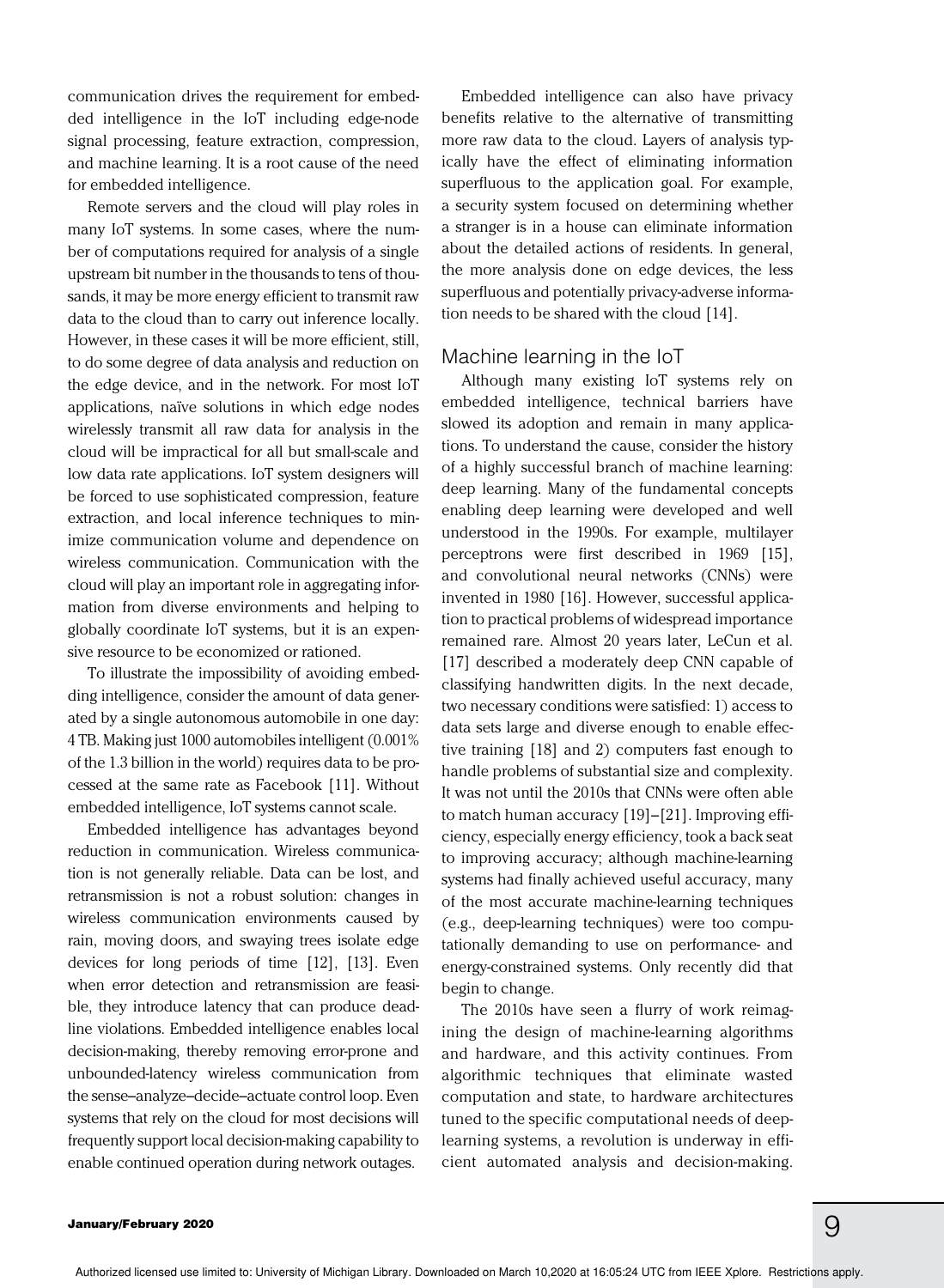Although these are changes in magnitude, they are not incremental improvements; they allow analysis on edge devices that a few years earlier would have required a datacenter, and a few years before that would have been impossible for automated systems. The impact of improving efficiency is most strongly felt in IoT applications where it is now becoming practical to use learned analysis and decision-making techniques instead of relying on systems in which parameters and rules are manually selected and designed by application experts.

#### Feature design and selection

In the general field of machine learning, the process of feature design and selection has been evolving rapidly toward increased automation. However, there are special considerations in IoT applications that may work against this general trend.

Until recently, training and inference on large quantities of raw data have been too computationally intensive for practical use. As a consequence, designers developed machine-learning algorithms to run on "features," e.g., reduced, highly relevant vectors produced through computation on sparser raw data, generally using signal-processing algorithms designed by domain experts, e.g., Kanade–Lucas–Tomasi (KLT) features [22], [23] and the scale-invariant feature transform (SIFT) [24] for computer vision. Feature vectors are generally of lower dimensionality than raw data and are encoded with fewer total bits, thus reducing the computational burden on later analysis stages, which generally have computational complexities scaling at least linearly in the input data size. This approach also has the advantage of using the knowledge already encoded in the memories of experts who have been exposed to large amounts of data and have internally formed models for the processes generating the data. Although it may be inferior when good, large data sets are available, it may be superior when data are limited.

CNNs [20], [25]–[28] provide an example of the trend toward integrating feature extraction into the automated learning process. In this case, convolutional layers learn filter matrices that are applied to raw data to produce convolved feature maps, which are used in latter layers to accomplish a specialized task, e.g., classification or detection. Instead of defining feature extraction as something distinct from training and inference, it became merely the

first few layers of the network, for which training and inference are consistent with other portions of the network. Although it increases the computational cost of training, this process enables higher accuracy and better training results if adequate data are available. Its use is now common and increasing. However, there are several reasons why the shift may not be as rapid in IoT applications as in more generalpurpose applications.

Whether a better result is possible using conventional feature design and selection or integrating these functions into machine-learning algorithms that take raw data as input depends on whether there is more relevant information available in training data sets or in heuristics arrived at by experts. For problem domains with broad applications, such as general image classification, large amounts of high-quality data are available [29], [30], working in favor of automatic feature design. However, IoT applications [31] are fragmented into many problem domains. It is also common for only small amounts of data to be available to several small organizations in competition with each other. These conditions complicate data sharing and undermine the development of large, high-quality training data sets. As a consequence, we expect many IoT applications to rely on manual feature design to a greater degree than general-purpose applications, and for this to remain true for each problem domain until large, high-quality data sets are available.

Dependence on labeled data for automated feature design will also encourage use of transfer learning [32], [33] in the IoT and other embedded applications, where large labeled training data sets are available for related applications, but not for the specific application under consideration. The key idea is to permit knowledge of a particular task and/or application domain to be used to improve accuracy on others. One- or few-shot learning [34], [35], which attempts to generalize given very few training samples, will also be important in applications suffering from the "small data" problem, as may metalearning [36], [37].

#### State of the art and promising directions

This section describes the state of practice and research in several domains relevant to embedded intelligence in the IoT. We take a top-down approach, starting with distributed system architectural trends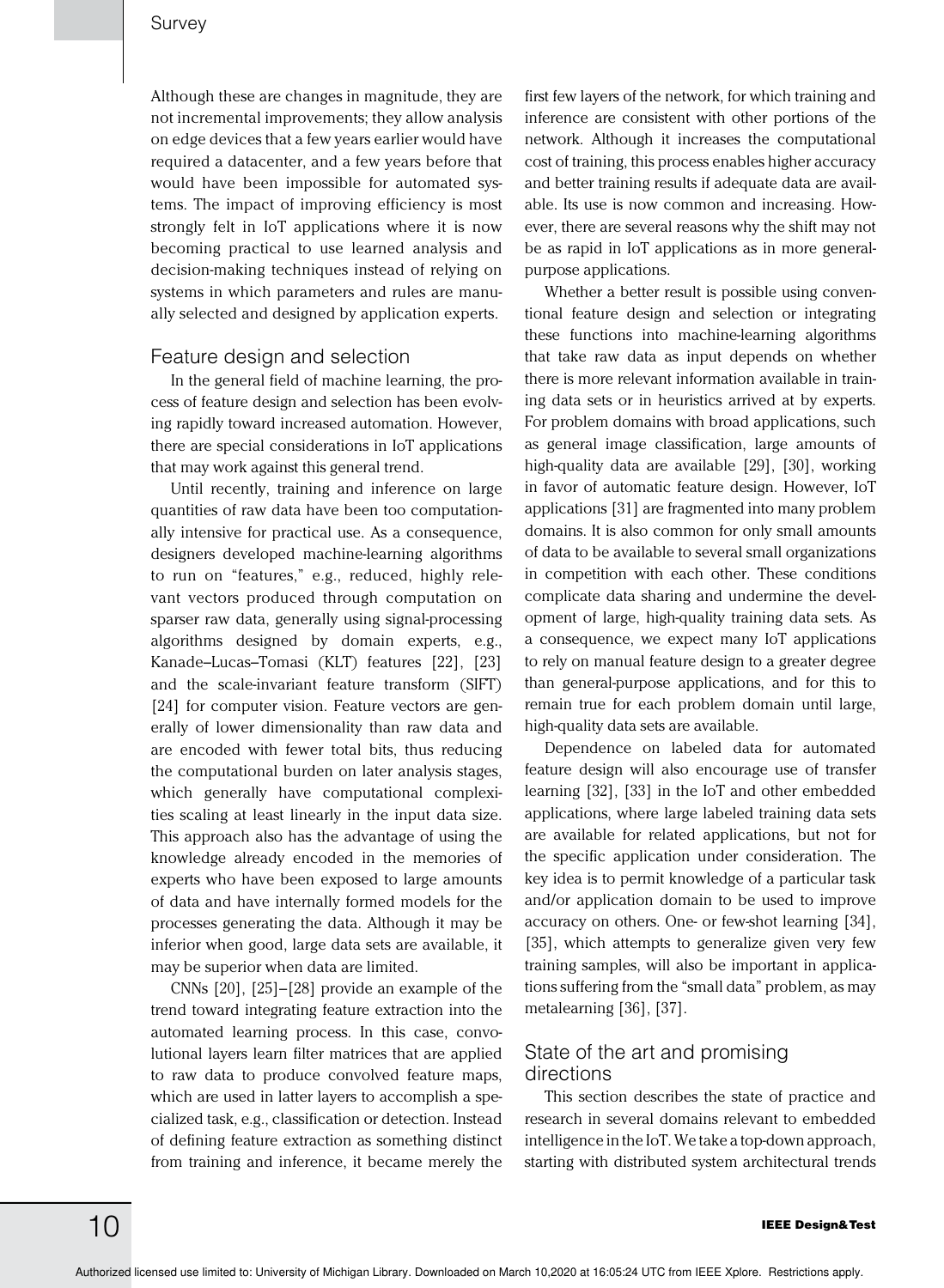and ending with application-specific hardware for IoT systems. Finally, we discuss IoT safety and security, which spans many levels of the IoT hierarchy.

#### Distributed system architectural trends

Operational technology encompasses hardware– software systems for monitoring physical processes. The evolving architecture for information technology systems and the demands on operational technology meet in the IoT. From the information technology perspective, architectures have shifted from single-user mainframe, to time-shared mainframe, to personal computer, and then to networked computing. Today's IoT systems are generally distributed systems, in which subsystems for data management, business logic, and user experience are physically separated. The challenge from the operational technology perspective is to enable these distributed systems to operate in unison during learning, inference, decision making, and actuation. Specifically, the move to client–server computing has been a key technology trend in the 1990s. It enabled thin, and therefore, inexpensive clients. The client–server paradigm allows minimal client hardware with on-demand, often over-the-air (OTA) software updates and information exchange. A thin client may sense and interact with users and the physical world but does little analysis. It primarily communicates with a server.

Cloud-centric design [38]–[40] leveraging client– server computing systems often suffers from poor responsiveness. Some applications cannot tolerate the high or unpredictable latencies of long-range wired, or worse, wireless networks. Time-critical applications require predictability, ruling out architectures relying on unpredictable network states.

A decentralized system [41] is a distributed system that minimizes the dependency on servers, thus enabling responsiveness for a wide range of server and network conditions. This system architecture is better suited to many IoT applications in which edge devices have intermittent connectivity or limited bandwidth. The need for decentralized operation is pushing IoT system architectures toward increased autonomy, i.e., toward embedded intelligence.

#### Efficient machine learning algorithms for IoT devices

There have been several recent developments that improve the efficiency of machine-learning algorithms enough for use on edge devices. Many are relevant to deep learning and are most naturally described in the context of its multilayer weighted networks. The trends described here are mirrored in other machine-learning application domains.

State-of-the-art neural networks are composed of at least thousands of interconnected neurons. For example, an early network used by LeCun et al. [42] for handwritten digit recognition includes 4635 units, 98,442 connections, and 2578 independent parameters with modern vision CNNs such as ResNet-152 containing 60-million parameters [21]. Parameters must be stored in state variables; techniques that reduce the number of parameters or their sizes improve learning and computation times, memory requirements, and energy consumptions. Some tasks, such as classification, can achieve useful accuracy using low-resolution, highly decimated images, e.g.,  $224 \times 224$  pixels. However, others, such as denoising and super-resolution, require much larger images, e.g.,  $1920 \times 1080$  pixels. Siu et al. [43] demonstrated that storing the activation values for deep CNNs running such applications would require over 500 MB of memory, and if this memory is not on the same die as the processor(s), the performance penalties can be substantial.

CNN optimization methods have been developed for both filter pruning and reduced-precision arithmetic; most methods try to reduce CNN size while maintaining accuracy. Guo et al. [44] combined pruning and splicing to avoid local minima during network pruning. Zhuang et al. [45] reduced the precision of values and arithmetic operations by first quantizing weights, then activations. They used progressive training to incrementally refine bit widths and used a full-precision model to guide the optimization of the reduced-precision network. Albericio et al. [46] designed a deep neural network architecture that avoids superfluous calculation of zero terms during multiplication. Coussy et al. [47] developed a fully binary Gripon–Berrou neural network, thereby transforming integer arithmetic to logical operations. Courbariaux et al. [48] developed a method of training deep neural networks using binary weights during forward and backward propagation that makes intentional use of quantization noise. Yu et al. [49] implemented a fully binary neural network for handwritten digit recognition in hardware. Howard et al. [50] describe a method for improving CNN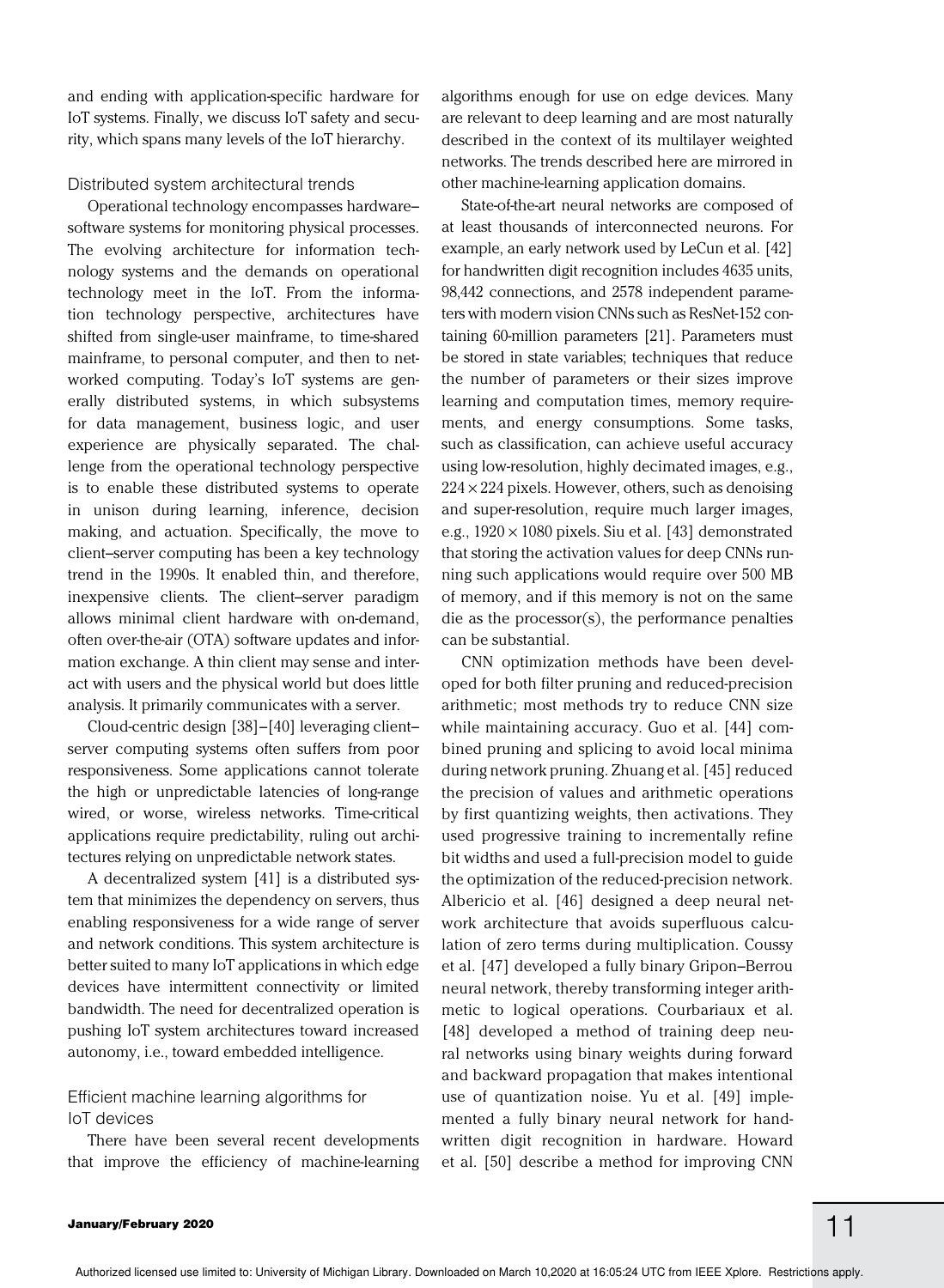efficiency by using an unconventional network structure in which parallel input channels are handled by separate, isolated convolutional filters, the outputs of which are subsequently combined using another layer.

In this special issue, Imani et al. [51] describe a hierarchical hyperdimensional computing system that uses an unconventional quantizer to dramatically improve efficiency on resource-constrained embedded systems. Also in this issue, He et al. [52] present a framework to optimize pruning and precision reduction to improve energy efficiency in deep neural networks.

Online learning, potentially by deployed systems, enables machine-learning systems to adapt to unique characteristics of their local environments and use cases, thereby improving accuracy and robustness to deception. However, it faces three challenges. 1) It is difficult to validate information learned in- network because access to appropriate labels and testing data sets is rare: if the appropriate testing data were known, then the network could have been pretrained. 2) Many machine learning techniques are susceptible to catastrophic forgetting, the loss of state learned from earlier training data during online training. 3) The computational cost of training is high for many machine learning systems, e.g., deep neural networks, preventing implementation in lowcost, energy-constrained edge devices. The validation problem is fundamental but can be addressed to some degree by periodically testing accuracy on static labeled data sets.

Researchers have studied the catastrophic forgetting problem. Toneva et al. [53] studied the characteristics of training instances that are likely to be forgotten, and those that are not. They found that instances may be forgotten even when there is only a single classification task and that difficult-to-forget instances may be removed from the training data without reducing accuracy. Work like this is building a foundation that may lead to changes in training strategies to reduce catastrophic forgetting. Loshchilov and Hutter [54] showed that ignoring samples with little influence on loss accelerated training on the MNIST data set by 5×. Developing efficient methods of estimating sample importance is an active area [55]–[57], and information theory-based approaches appear promising.

He et al. [21] address the training challenge for deep networks, which had historically required very

large training times. They describe a change in network structure and weight updates that enables efficient (and accurate) training. By adding a shortcut term to the post-activation function output of neural network layers, they propagate the inputs of prior layers into layer outputs. They demonstrated that these residual networks can be efficiently trained with depths an order of magnitude greater than stateof-the-art deep neural networks, achieving improved accuracy. Although the authors demonstrated that the approach worked, the mathematical intuition for why it worked was limited. However, there has been recent progress in this area. He et al. had observed that shortcut lengths of two layers resulted in reduced training error, which translates to reduced training overhead given a fixed error, but that one-layer and three-layer shortcut lengths did not. Li et al. [58] show that networks with depth-two shortcuts have depth-invariant loss function Hessians at the zero initial points. This implies that training difficulty is depth-invariant for such networks. These recent findings demonstrate that the theoretical foundations for efficient learning are still under development.

A comprehensive tutorial and survey by Sze et al. [59] provides additional information on the topic of deep neural network efficiency.

#### Compressed sensing and inference

Researchers have developed techniques that reduce sensing and computational cost by carefully selecting samples necessary for signal reconstruction (compressed sensing) or decision making. This makes sampling more efficient. It can also be useful in the signal processing and analysis pipeline to eliminate superfluous data, thereby decreasing computational costs that often (superlinearly) depend on data volume.

When using compressed sensing [60], designers exploit knowledge of (potentially stochastic) restrictions on data to enable reconstruction using only sparse, but carefully selected, samples. There are tests for signal compressibility and sparsity. These approaches rely on the fact that many parameters describing real-world signals in commonly used (but naïvely chosen) domains are relatively unimportant in signal reconstruction. Eliminating all but the essential samples reduces data capture, communication, and processing rates. This approach has enabled dramatic reductions in data volume in real-world applications. For example, the amount of data necessary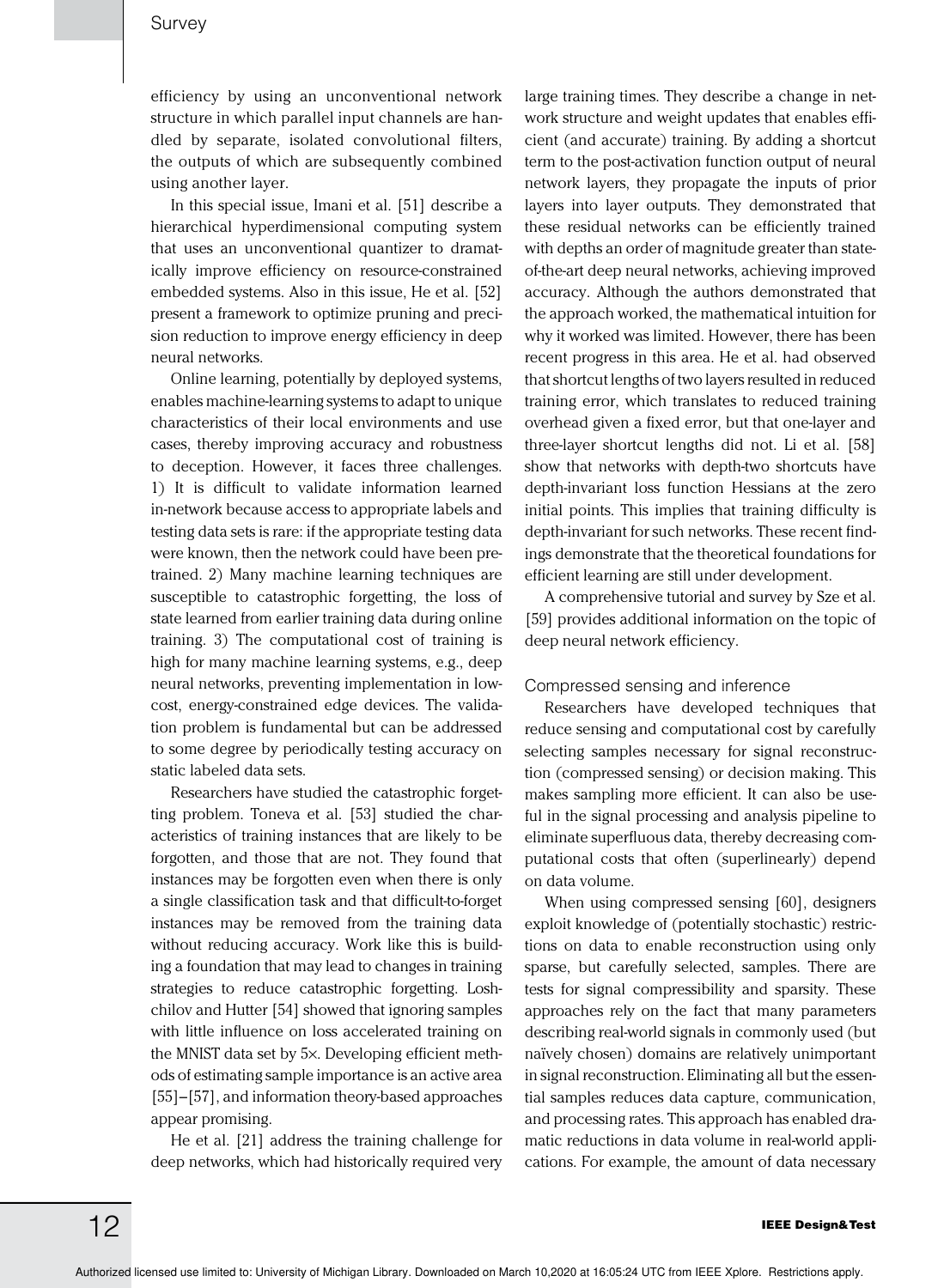to enable acceptably accurate reconstruction of electrocardiogram signals was found to be only 20% of that implied by the Nyquist frequency [61].

Compressed sensing focuses on selecting a minimal set of samples capable of adequately reconstructing the original signal. Researchers have applied concepts from compressed sensing to the problem of inference, in which the relevant error metric is inference accuracy, not reconstruction accuracy. As is the case in compressed sensing, these approaches exploit sparsity in data. However, they also exploit variation in the relevance of data to the inference problem of interest. Put another way, they exploit the sparsity of input data from the perspective of inference accuracy.

A common idiom in the design of energy-efficient inference algorithms is to use a staged, hierarchical approach. For example, consider a system for detecting vehicles that must, on average, have an accuracy of 97%. One might use a general-purpose vision system composed of a single CNN. This approach may meet the accuracy requirement but at a high energy and computation time cost. Alternatively, one might use a subsystem with lower computational cost to filter out all images that are very unlikely to contain vehicles before running the high-cost CNN on an order of magnitude less data. This subsystem may safely have much lower accuracy than the CNN, provided that few of the errors are false-negatives. This staged analysis concept has been widely used in energy-efficient inference systems and it is related to, but distinct from, compressive inference.

In its purest form, compressive inference eliminates superfluous data from all stages of the inference pipeline. Instead of capturing every bit in every pixel in every timestep, it captures only those bits necessary for accurate inference. This eliminates the energy and time costs of superfluous data processing throughout the inference pipeline. Static approaches to determine which data are important are challenging. However, even static approaches can improve full-system energy efficiency by 5× with little reduction in accuracy for useful applications [57].

Dynamic approaches are also possible and can be observed in energy-efficient biological vision systems such as the human vision system. This system uses a highly spatially heterogeneous, multiround approach to data capture and analysis. Only 1% of the human retina (the area of a thumbnail with an outstretched arm) is capable of spatially dense data

capture, but 50% of later stages of the vision pipeline are dedicated to processing the data it captures. A static, context-independent method of determining where to direct this sensor array would be highly inaccurate. The human vision system instead enables dynamic, context-dependent capture, and processing by using a multiround approach to vision in which the sensor array is directed to the areas of the scene most likely to be important to the inference task at hand, based on feedback from later stages of the inference process. This concept, applied to computer vision, improves energy efficiency by 5× with less than 1% loss in accuracy [62].

#### Online learning

Gradual changes in the operating environments and objectives of IoT applications may require learned models to be updated over time. Conventional batch learning methods are often not well suited to efficient relearning in such applications [63]–[65]. Incremental, online learning based on captured data has the potential to enable efficient adaptation of IoT systems. However, online learning can be energy-intensive and many IoT systems are broadly distributed, making physical maintenance such as battery replacement expensive or intractable [66], [67].

Several IoT communication technologies have been designed with these concerns in mind. For example, NB-IoT, the cellular licensed LPWAN networking technology, enables device battery lifespans of up to 14 years from a single charge. This poses a major challenge for machine-learning algorithms because uploading raw data to the cloud is energy inefficient. Embedded inference has the potential to solve the problem, but inference alone is insufficient. Manyyear lifespans imply that operating environments will change substantially during deployment, meaning that pretrained machine learning systems will be too inflexible for many applications. For example, in factory automation, subjects and manufacturing processes change over time in ways that may be difficult to predict before system deployment. In retail, merchandise changes over time. In surveillance, appearances change over time. Online learning can enable machine learning systems to adapt to these changes.

#### Distributed system architectures and virtualized IoT infrastructure

A critical decision in the architectural design of IoT systems is assigning specific machine learning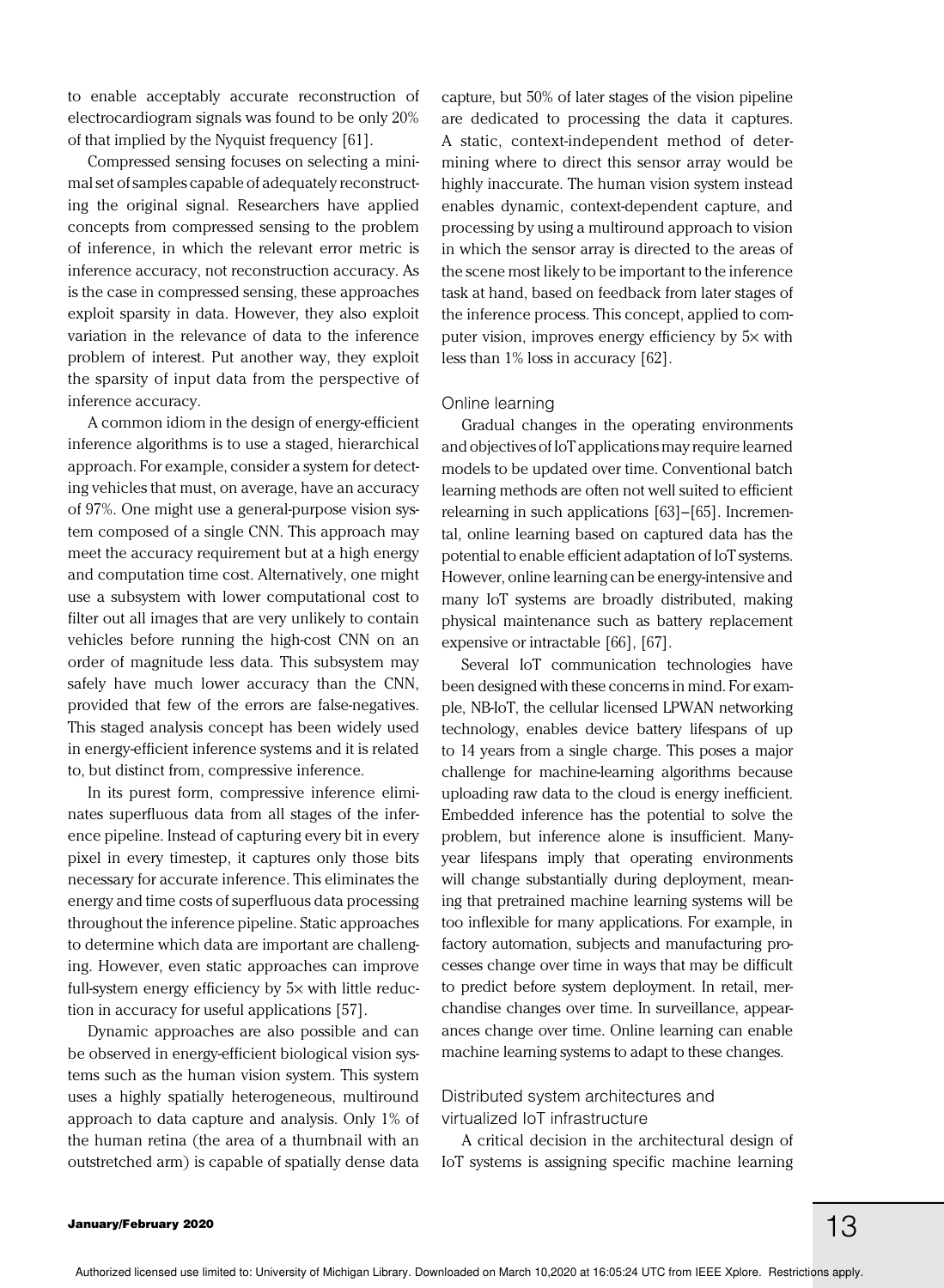tasks to particular components in the network architecture. In the case of classification, the location of the machine learning nodes may depend both on the sensors required and on the computational demands of inference algorithms. Training typically requires more computation than classification, which may lead to different functional partitions for training and classification.

Some IoT system use cases are well suited to multitenancy architectures in which several applications share hardware and network connections. Those applications may be administered by different entities. Cherrier et al. [68] proposed a generic object architecture for multitenant IoT systems. They identify several issues: managing multiple control flows that desire to manipulate objects, controlling access rights, and managing conflicting orders issued by different agents.

IoT-oriented machine learning systems can use distributed algorithms to control latency and break dependencies on long-range communication. For example, Kim and Wolf [69] developed a distributed consensus algorithm for multitarget tracking in camera networks. They showed that small neighborhoods for consensus can enable high accuracy. The requirements of multitenancy—performance, power, and privacy—may influence the design of IoT nodes with machine learning capabilities.

#### Edge-to-cloud workload distribution

Edge-to-cloud architectures allow flexible workload offloading [70]. They contain a wide range of heterogeneous resource types, including diverse sensing, computational, and communication elements, and have varying design considerations. As a result, there is no standard platform, interface, or application programming interface (API) that can be used across heterogeneous devices in the edge-to-cloud paradigm, which may include powerful servers in data centers, gateways in retail stores or households, smartphones, and cameras.

High workload complexity, use case diversity, and hardware heterogeneity make manual workload placement unrealistic, especially in largescale systems that may contain tens of thousands of edge devices. Edge-to-cloud workload distribution requires precision benchmarking of workloads over a diverse set of hardware and edge-to-cloud task, and communication assignments and schedules of interdependent tasks to interconnected devices

[71], [72]. Workload benchmarking is a means to predict resource utilizations and execution times of individual tasks of a job. A service level agreement (SLA) requires precision workload benchmarking, especially over heterogeneous hardware resources, to meet performance requirements.

Existing multiprocessor schedulers do not explicitly take into account communication constraints or scale well [71], [73], [74]. In addition, workload benchmarking [74] is a daunting task for the rather broad hardware choices and their diverse characteristics. In the context of the IoT, both white box and black box benchmarking are required in a multitenant environment. Blackbox benchmarking is particularly challenging because the complexity of a workload is unknown; benchmarking over a comprehensive set of hardware types is required.

Given workload benchmarking data, a scheduler determines workload placement over devices from edge to cloud. Edge-to-cloud scheduling is an optimization problem, taking into account not only computational constraints but also networking constraints. It has the goal of finding an optimal solution for a predetermined objective, e.g., minimal network utilization [71], [75]. The scale of the problem increases significantly when moving from hundreds of servers in a datacenter to tens of thousands of devices over a multitenant infrastructure. Automation is needed to meet the scale of IoT applications—a new area requiring major research investments.

#### Node architectures

Ultra-low power consumption enables IoT devices to operate in a broad range of applications. Installation cost is an important part of total-cost-ofownership for many IoT devices; wiring costs can far exceed the cost of the device itself [76]. Small batteries such as coin cells are sufficient to allow many such devices to operate for months or years but replacing these batteries is often expensive.

Energy scavenging can be used to recover energy from the environment [77], thereby extending unattended lifespan. A variety of energy sources can be used, e.g., radio, thermoelectric, vibration, movement, and light [78]. These sources vary in the amount of power they can harvest as well as the physical characteristics of the scavenging unit.

To achieve power consumption rates consistent with small batteries or energy scavenging, an IoT device may be designed to operate at low duty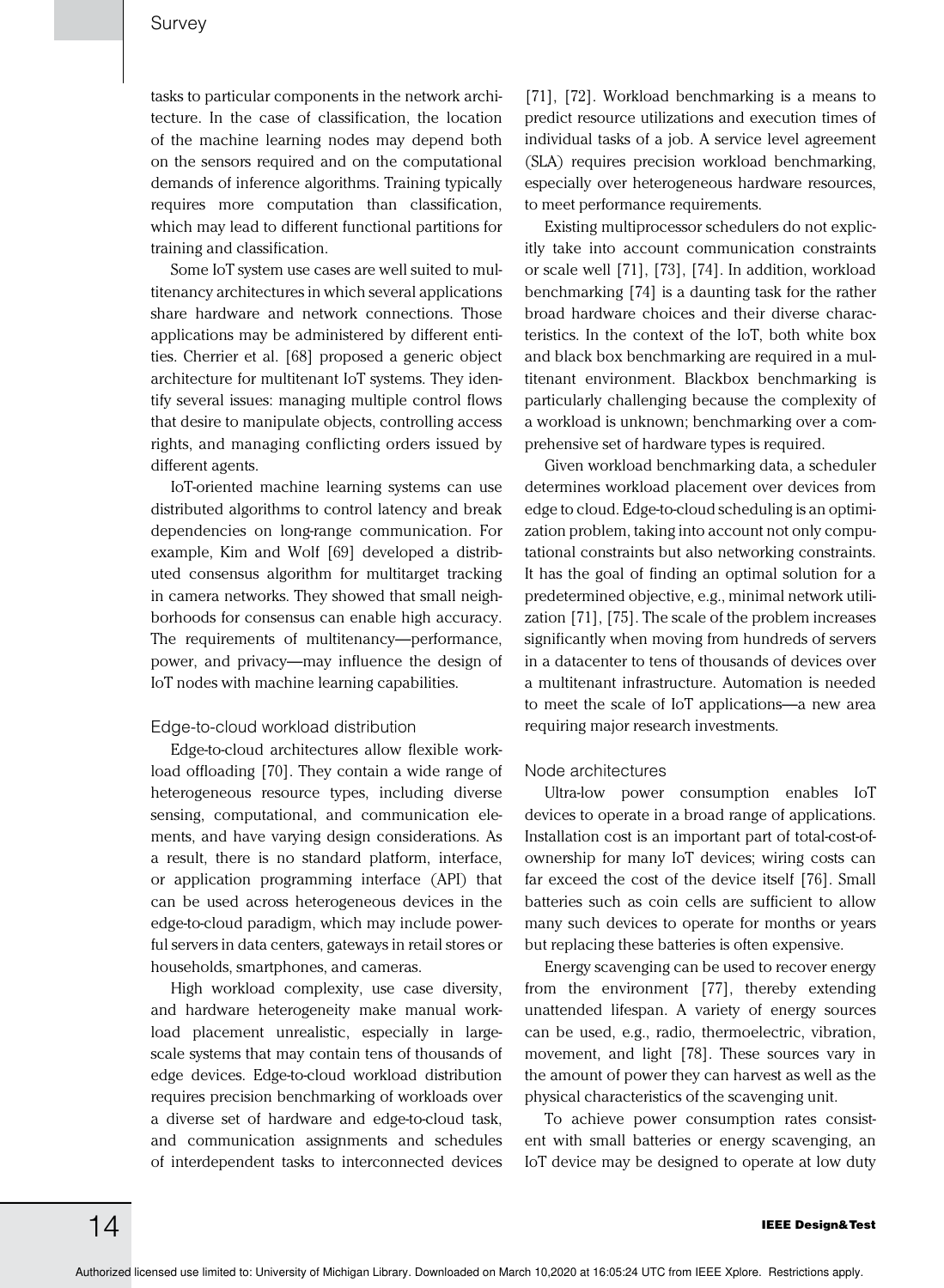cycle [79]: the device turns on for a brief interval, performs its sensing/computing/communication tasks, and then goes back to sleep. Deep sleep modes minimize both static and dynamic power, thus conserving the device's available energy. A low duty cycle is consistent with an event-driven architecture in which devices communicate significant or unpredictable changes to signals rather than the entirety of signals. Given that wireless communication requires orders of magnitude more energy per bit than computation, an event-driven architecture that uses local computation to identify events enables low-power operation.

Heterogeneous architectures have been widely used in high-performance embedded systems to reduce power consumption while meeting real-time performance requirements [80]. Given the high computational requirements of machine learning, heterogeneous architectures may provide improved performance/power characteristics. For example, Shen and Srivastava [81] used heterogeneous hardware architectures to improve the energy efficiency of wearable devices that perform inference based on context.

Researchers have modeled hardware implementation platforms for machine learning systems with the goal of cooptimizing algorithms (e.g., deep neural network structures) and hardware. Dai et al. [82] developed a platform-aware neural network architecture search methodology. Cai et al. [83] developed an energy estimation methodology appropriate for guiding neural network architecture search.

In this special issue, Xiao and Liang [84] describe a framework to identify promising locations in deep neural network execution at which to reconfigure dynamically reconfigurable field-programmable gate arrays (FPGAs), and to optimize the specific configurations used. Also in this issue, Zhu et al. [85] present a neural network accelerator appropriate for both convolutional and fully-connected layers. Their architecture is designed to eliminate redundant data transfers and superfluous computations and to restructure the implementation to trade-off precision and parallelism in an application-dependent way.

#### Microarchitectures, circuits, and devices for IoT intelligence

Research on hardware for efficient machine learning can be divided into three main categories: microarchitectures, circuits, and devices. This section summarizes the current state of the art in each of these research areas.

Many practically important machine learning algorithms require large amounts of memory and computation. Providing adequate memory implies long worst-case access times. Achieving adequate computation speed requires parallelization over many processing elements. For many real-world deep learning networks, there exists no possible assignment of network nodes to (distributed) processing elements that avoids global communication or worst-case memory access penalties because many network nodes must frequently share data with many others. This makes such networks ill-suited for implementation on conventional von Neumann architectures: serial access of weight values through a globally shared memory interface undermines performance and energy efficiency. Thus, conventional central processing units and multiprocessor-based architectures are ill-suited to many machine learning tasks.

Graphics processing units (GPUs) avoid some of the problems of conventional instruction processor microarchitectures. They support highly parallel single-instruction multiple datapath (SIMD) operation, which is well suited to parallelizing propagation of activation function calculation in deep networks, i.e., arithmetic operations on sums of products. Moreover, GPUs often support limited-width arithmetic, making them appropriate for evaluating the (very common) networks in which high-precision weights and activations are unnecessary. GPUs provide some advantages over CPUs in systems requiring high memory bandwidths and high degrees of parallelism. For example, the memory bus speeds of GPUs are often several times higher than those of similarly priced CPUs. For example, the Intel Xeon E7-2830 has a peak memory bus speed of 2.25 GB/s while the Nvidia Quadro Pro P6000 has a memory bus speed of 423 GB/s. This allows higher transfer rates before the bottleneck is reached. However, the memory architecture still requires transfers on a shared bus. GPU-based systems are also often more difficult to program than general-purpose processors, although there has been recent progress on simplifying the process of implementing some classes of machine learning algorithms on GPU-based systems [86]–[91]. Notably, some of these focus on resourceconstrained embedded platforms [92].

Many researchers have reported GPU-based system speedups of 10×−1000× relative to CPU-based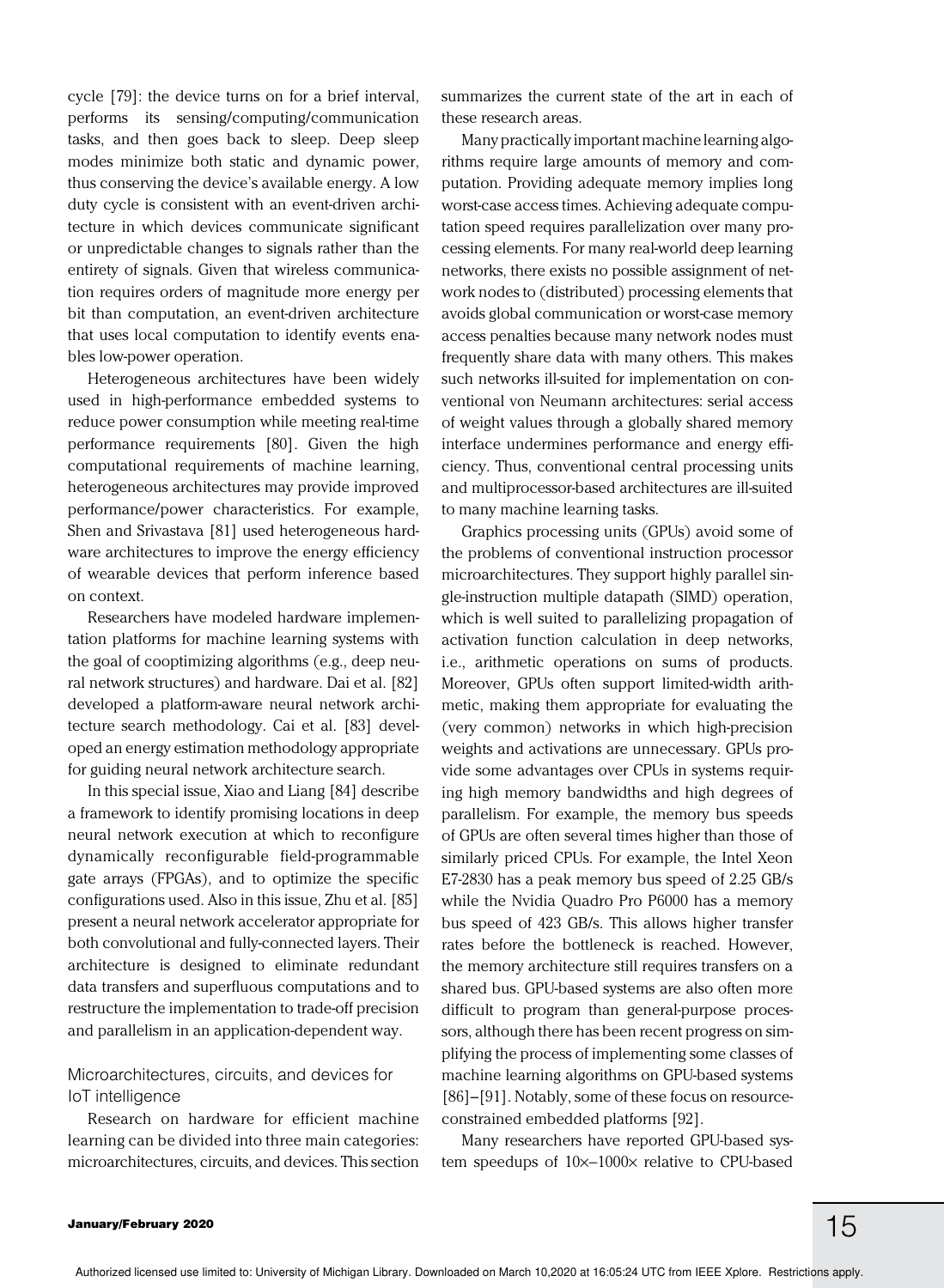systems for applications requiring high degrees of parallelism [93]–[96]. However, others argue that most of the reported speedups are the result of asymmetric development and optimization processes followed when making these comparisons [97]. In short, they hypothesize that the lower-level approach to programming and memory management required by GPUs forces developers to think deeply about memory management and expose new opportunities for algorithmic optimization that are not generally back-ported to CPU implementations. In their own evaluation of GPU speed-ups, they found that the much lower speedup of 2.5× is typical when comparing the similarly priced Nvidia GTX280 GPU and Intel Core i7 960 CPU.

FPGAs have been used to accelerate machine learning applications, including deep learning [98], [99]. They enable fine-grained parallelism and therefore have similar advantages to GPUs. Their greater flexibility sometimes facilitates improved performance and energy efficiency but also generally increases implementation cost relative to GPU-based systems, although there has been progress on libraries and frameworks to ease this process [100], [101].

Although GPUs and FPGAs can be used to implement machine learning systems, they were not designed specifically for it. Researchers have also designed architectures specifically for machine learning. Some of their efforts focused on optimizing the mathematical operations common in machine learning systems, e.g., the vector–matrix multiplication operations frequently encountered in deep learning. Several commercially available accelerators designed for neural network applications are already available, e.g., the Intel Movidius NCS2 and Google Coral Dev Board (EdgeTPU) peripheral accelerators, the NVIDIA Tegra TX2 stand-alone accelerator, and the Google Pixel 3, a smartphone containing accelerators.

Bioinspired systems have been designed with several goals in mind, from biological science to solving pressing engineering problems. Some systems were designed to better understand the operation of biological learning systems [102], [103]. These systems generally mimic their biological inspirations as closely as implementation technology permits. Others used only those features of biological systems that improve performance for a particular application of interest. One example includes systems that use analog voltages to represent activation function

values within individual network nodes but reverts to digital signals for long-range transmission [104], [105]. TrueNorth is a notable brain-inspired programmable processor using a million digital neurons and 256-million synapses [106]. Biological learning systems also use a combination of analog communication for short-range connections and digital (spiking) communication for long-range connections. Another frequent theme in bioinspired systems is distributing computation capability throughout memory to ameliorate memory access and manyto-many communication bottlenecks [107]. These processor-in-memory systems face several challenges that can be met through novel circuits and devices. For example, researchers have considered 3-D integration of memory and logic to support this class of architecture.

A primary challenge for embedded deep learning systems is the difficulty of very efficiently multiplying inputs with vectors of weight values and accumulating the (generally nonbinary) results. Unconventional architectures, alone, are insufficient to optimally solve this problem; researchers are developing novel devices and circuits capable of performing efficient vector–matrix multiply–accumulate operations with locally stored scalars that can be updated through learning processes.

Energy efficiency, low cost, and high performance are all important enablers of embedded intelligence. Optimizing them requires innovation in each level of the system design process, including the design of devices and their support circuits. Support for efficient vector–matrix multiplication accounts for much of the existing work on using novel devices for machine learning. Many classes of devices have been evaluated for this role. The key requirement is that they can form circuits capable of performing rapid and efficient vector–matrix multiply–accumulate operations. The most common approach is to represent activation function outputs using voltages that are multiplied by weights and summed by arrays of variable-resistance devices connected in parallel. The weight values associated with the devices are programmable. In this approach, matrices are implemented using physical arrays with the same number of rows and columns as the matrix. Devices sit at the row–column intersections and their analog properties are used to multiply input activation values with locally stored weights; typically these weights are resistance states of variable-resistance devices.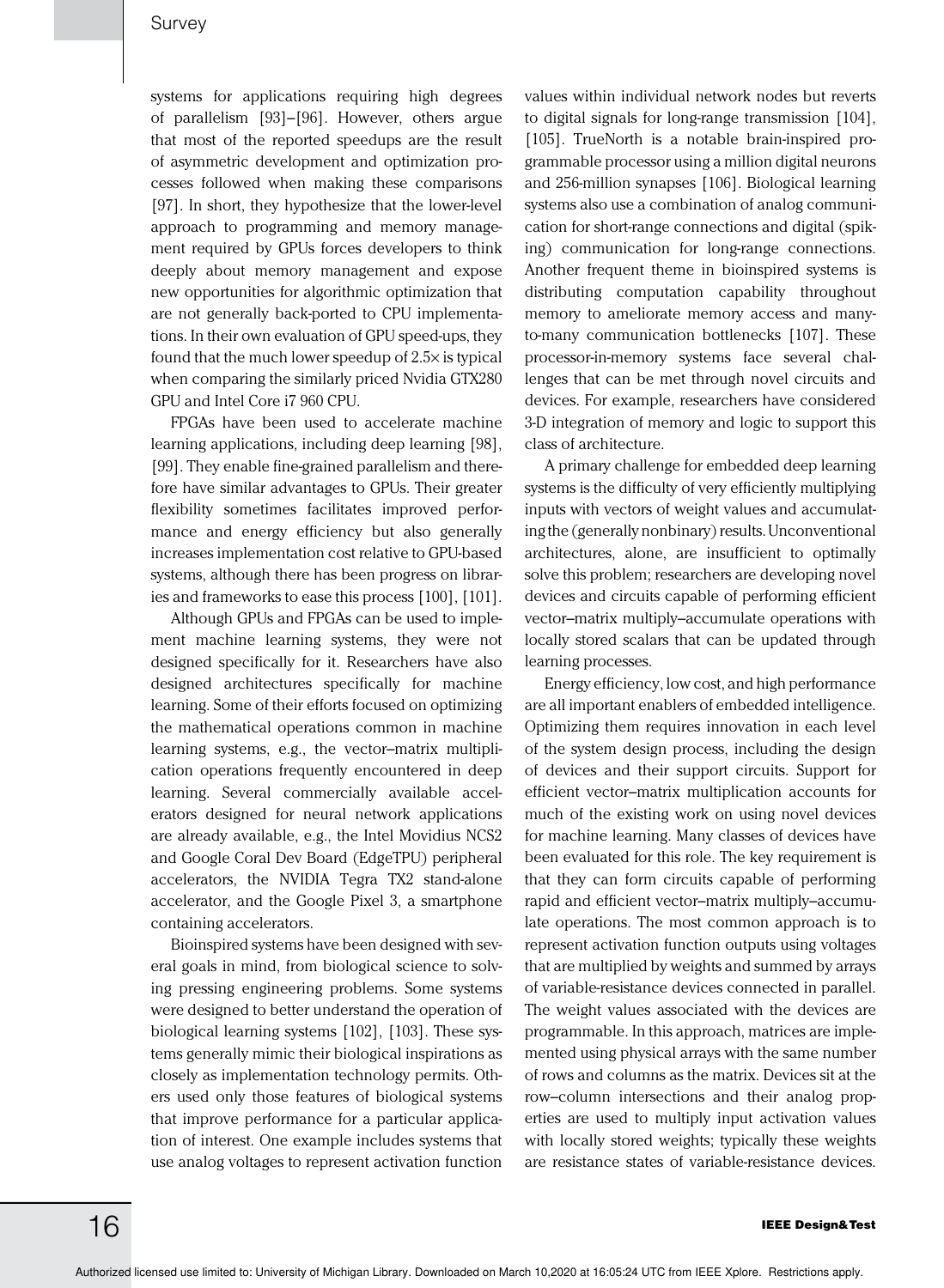The pre-weighted values, represented as currents, are then aggregated, thus completing the multiply– accumulate operation.

The devices needed to implement such efficient vector–matrix multiply–accumulate arrays would ideally have the following properties:

- more compact than digital designs capable of performing the same operations;
- have non-volatile, multibit state for storing weight variables within devices;
- support adequate output variation range to operate in the presence of noise;
- programmability, in which state change magnitude is ideally independent of the current state;
- energy efficiency; and
- reliability, including both controllable process-dependent variation in device parameters and the ability to retain state for long periods of time and survive many reprogramming cycles.

Several contenders for this role exist, including memristors and floating gate transistors as well as electrochemical, capacitance-based, ferroelectric, and optical devices [108]. However, none yet meets all the requirements to implement trainable, highly efficient, fast vector multiply–accumulate operations. A key problem not yet well-addressed by any existing memristive devices is that of training latency, with the best existing devices requiring a day for the relatively simple task of training a twolayer network using 1 million images from the MNIST data set [17]. For additional information, see Yu's survey article [108].

#### IoT safety and security

IoT and cyber-physical systems are designed to interact with the physical world. Physical safety and information security of IoT devices cannot be treated as separate requirements nor can they be pursued as separate design tasks [109]. Systems can be attacked via networks, physical components such as sensors, and by presenting deceptive inputs to their machine learning algorithms. Researchers have studied attacks that use the special properties of IoT systems. There are several properties that are unfavorable to security, and at least one that favors it.

IoT systems typically have large attack surfaces. They generally contain numerous sensors that are subject to a variety of attacks that can inject false measurements into the system [110], [111]. They also

frequently have multiple wireless and/or wired network interfaces that are vulnerable to network attacks. This includes interfaces used for communication with other edge devices, and for communication with the Internet. Researchers found that it was common for IoT systems to have default configurations that are highly vulnerable to infection by viruses [112].

IoT sensors enlarge the attack surface. One example sensor-based attack subjects Micro Electro Mechanical Systems (MEMS) accelerometers to sound at their resonance frequencies, thus causing their signal processing pipelines to record false signals at other frequencies due to aliasing [110]. The attackers were able to produce deceptive variation and offsets in the signals captured by accelerometers and described both hardware and software modifications to guard against the attack.

The difficulty of physically accessing edge devices encourages support for in-network firmware updates. Unfortunately, this opens powerful attack vectors that can enable attackers to gain complete control over entire networks. Millions of IoT devices are publicly visible on the Internet, and thus exposed to network attacks [113]. Ronen et al. [114] demonstrated an attack on Philips Hue IoT-enabled lightbulbs that can gain complete control over the network and spread autonomously via direct communication among edge devices. They exploited weaknesses in secret key protection and a flaw in the implementation of a protocol designed to ensure that physically distant devices be unable to control association with particular networks.

The Mirai botnet was one of the most consequential IoT attacks thus far. It grew to 65,000 infections during its first 20 hours, peaked at 600,000 infections, and maintained a steady-state of over 200,000 [112]. The infected IoT devices were used for denial-of-service attacks on several machines, including those owned by Krebs on Security, the OVH hosting provider and Dyn, with a peak rate of 600 Gb/s. Mirai primarily relied on attacks using a 62-entry dictionary of common user-password combinations, thus exploiting insecure, generally default, configurations.

Researchers have developed several honeypots to attract and observe attacks on IoT systems. These include IoTCandy-Jar [115], which uses machine learning to learn enough about IoT devices to build an interactive honeypot emulating them, and ThingPot [116], which mimics Philips Hue smart lighting systems.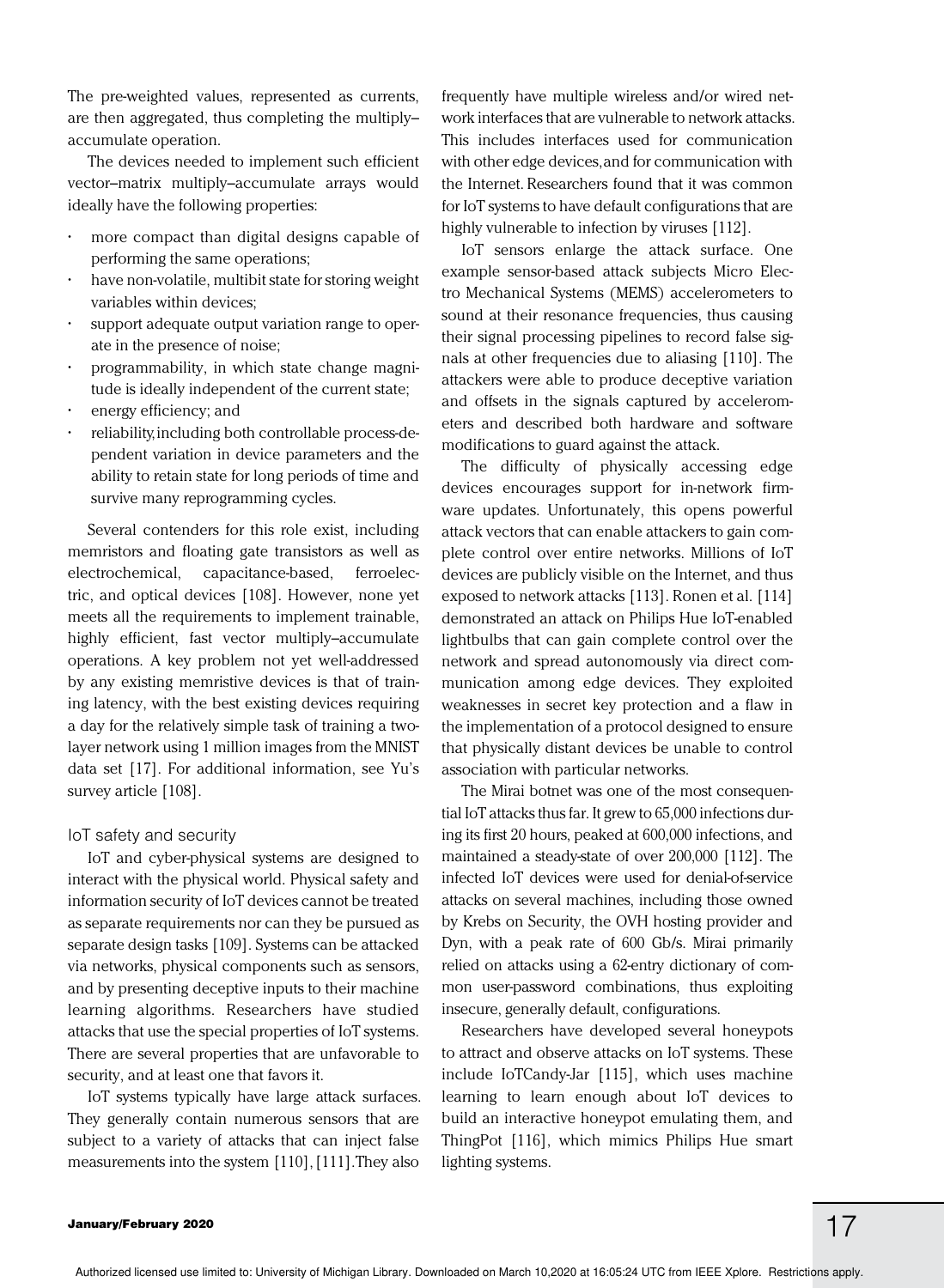Evaluating IoT system safety and security using techniques that rely on formal system models is difficult. IoTs are extremely large-scale systems composed of heterogeneous components. The components are designed by many companies at different times, many of the designers have little exposure to formal security analysis methods, and different components are owned and governed by different organizations and people. This resulting lack of complete formal specifications by any design team makes it all but impossible to analyze an entire largescale IoT system: no single person knows the appropriate model. Even if a formal model were known, it would generally contain too many irreducible components for model checking to be feasible. In summary, formal methods such as model checking are generally infeasible for large-scale IoT systems.

IoT analysis challenges are compounded by the fact that the directed partially random fault processes contributing to IoT failure are interdependent: stochastic independence cannot be assumed. Determining the parameters of the random processes modeling faults in IoT components is difficult; determining the correlations among these parameters is harder still. Components are coupled via often implicit or unknown environmental parameters including social/political events (e.g., in targeted attacks), and cyclical and acyclic natural phenomena such as weather patterns. Identifying catastrophic IoT system failure modes will be more akin to predicting rare, catastrophic events in financial systems than analyzing more isolated embedded systems. Manually characterizing indirect relationships among IoT component fault processes is impractical; the number of intercomponent correlations and their governing parameters is beyond the capacity of any single designer to manually determine and understand.

A recent report produced as a result of a workshop on embedded system security provides additional details on security challenges in the IoT [111].

#### Application domains

We now describe several IoT application domains for which embedded intelligence is particularly relevant and point out prior work and application-relevant technologies supporting embedded intelligence.

#### Computer vision and surveillance

Computer vision has transformed numerous domains including security, healthcare, banking,

and transportation. Its applications are expected to have a market value of \$15 billion by 2022 [117]. Although there are many opportunities for computer vision in IoT applications including transportation, security, agriculture, and other domains, the compute power and energy constraints of IoT systems sometimes prevent its use.

To illustrate the computational cost of a typical computer vision application, we will consider a highly optimized version of the inception neural network architecture [118]. Although it reduces the number of parameters by 2.5× relative to another state-of-the-art architecture (VG-GNet [119]), it still requires 60-billion multiply-accumulate operations per inference, i.e., 0.1 frames/s using a 20-core Xeon E5-2680 system, putting the frame rate for processors typically found in commodity mass-market embedded vision systems such as the Raspberry Pi 3 at a frame every 2 minutes for a four-core Arm Cortex-A53 running at 1.2 GHz. Simpler networks and faster vision algorithms exist, especially for narrowly defined applications. However, speed is often bought with a reduction in accuracy. In short, efficient embedded computer vision is possible, but requires careful hardware and algorithm designs that account for optimization opportunities unique to the application of interest; the approaches used for highly accurate general-purpose computer vision (even those that have been highly optimized) are too energy-intensive and inefficient for use on edge nodes in the IoT. We describe technologies supporting efficient vision in the "State of the art and promising directions" section.

Video data will account for 82% of all IP traffic, with a volume of 396 EB per month, by 2022 [120]. Video analytics is becoming an increasingly important source for deriving business insights into various use cases like digital surveillance, retail analytics, and smart cities. Globally installed video surveillance cameras were estimated to generate more than 859 PB/day in 2017 [121]. Despite its abundance and ubiquity, visual data are still significantly underutilized due to the computation requirements and data volume. There have been advances in converting video data into actionable information at scale, but they have often limited to the use of cloud infrastructure and/or focused on narrow applications.

Embedded intelligence with ubiquitous connectivity makes multimodal inference possible. This is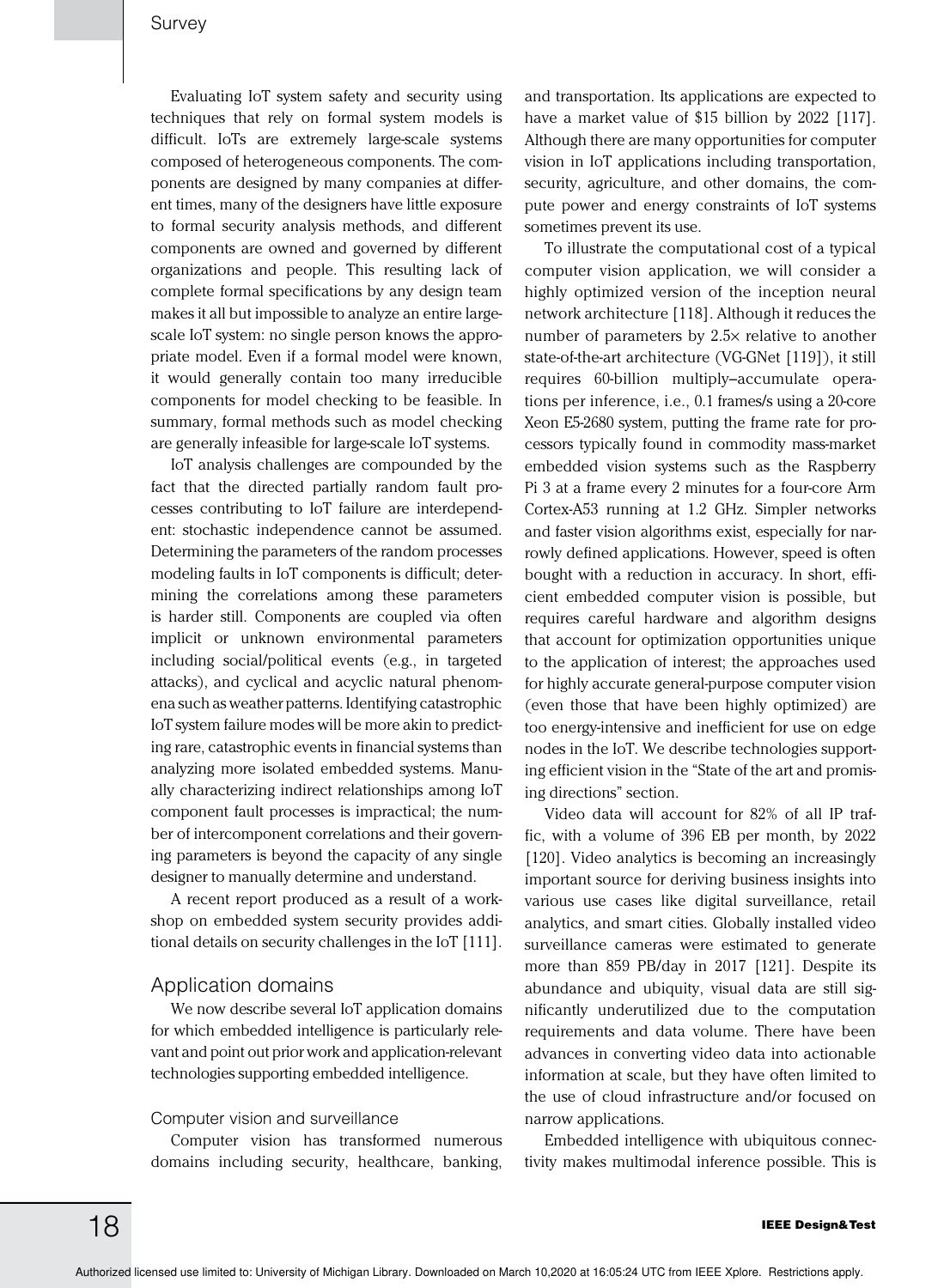particularly useful for inventory tracking and warehouse management in logistics applications. In these applications, connected cameras and ubiquitously deployed sensor tags, e.g., Bluetooth beacons and radio-frequency identification (RFID) tags, are used to track personnel and inventory and identify their interactions.

As a result of the data rates common for vision applications, multiple approaches are being used to optimize IoT vision systems, including specialpurpose hardware and architectures to accelerate deep CNNs [122], spatial and temporal decimation, and using a multiphase process in which efficient, low-accuracy (but low false-negative rate) analysis algorithms are used to filter out most images, leaving only a few for analysis by more computationally intensive but accurate algorithms.

#### Transportation

The automotive market is valued at over \$1.5 trillion [123] with the smart transportation market somewhere around \$100 million. It is now being disrupted by four main trends: electrification, connectivity, autonomous driving, and mobility affordability. Electrification and connectivity make data sharing easier; electrification digitizes data in the first place whereas connectivity allows data sharing. Both are prerequisites of autonomous driving. Mobility affordability is a direct implication of a sharing economy. On-demand mobility will further decouple data ownership from vehicle ownership.

Autonomous driving requires an abrupt transformation to dealing with 4.5 TB of data per day [124]. Connectivity is a key prerequisite. It is essentially a multitier IoT network. In multivehicle networks, each car shares information with others and acts upon the collective information. Within each vehicle, there are other networks connecting hundreds of electronic control units (ECUs) in a highly distributed system. In addition to the challenges of processing video at high frame rates, autonomous driving poses a major challenge for real-time operations. This requires ECUs within a vehicle and across vehicles to be able to sense, communicate, and act in real-time in a decentralized manner, driving embedded in-network analysis and decision making.

#### Industrial automation

Networked sensors and actuators have a long history of use in industrial automation applications,

and wireless networks are seeing increasing use in the IoT. Depending on legal requirements, the cost of installing cables for an industrial automation system ranges from hundreds to thousands of U.S. dollars per foot [125]. Recent advances in wireless network reliability (>99.999%) and battery lifespan (up to 10 years) in some industrial automation applications allows them to be substituted for wired networks [126]. IEEE 802.15.4 is commonly used for communication in these circumstances. Wired and wireless, the IoT is being used to enable distributed plant control in industrial automation applications.

IoT security is a pressing problem for industrial automation and transportation systems [127]. For example, in 2003 the Slammer worm infected a nuclear power plant [128] and a computer virus halted passenger and freight trains. In addition, several attacks on general-purpose computers have damaged industrial automation systems. Stuxnet provides an example of a virus targeting a particular industrial material purification process [129].

Fragmentation is another substantial challenge for the IoT in industrial automation applications. There are many different communication standards for the heterogeneous sensors and actuators in this application. The need for interdomain interfaces results in complex network architectures.

#### Wearables and medical devices

Wearables are miniature embedded devices worn by people. They perform day-to-day data acquisition and analysis. Thanks to the ongoing miniaturization of electronics, there has been an increase in wearables in health, sports, surveillance, and social applications.

Energy consumption has been a primary constraint for wearable sensing and pattern recognition. Their miniature form factor constrains battery capacity, i.e., the total stored energy. Data sensing and pattern recognition are the primary functions of wearables. Progress on low-power sensors, e.g., MEMS-based inertial measurement units (IMUs) and low-power CMOS camera sensors, has made energy-efficient wearable sensing increasingly practical.

MEMS-based IMUs, e.g., accelerometers and gyroscopes, have been widely used in wearables for motion tracking and activity recognition for over a decade. The active power consumption of MEMS-based accelerometers can now be kept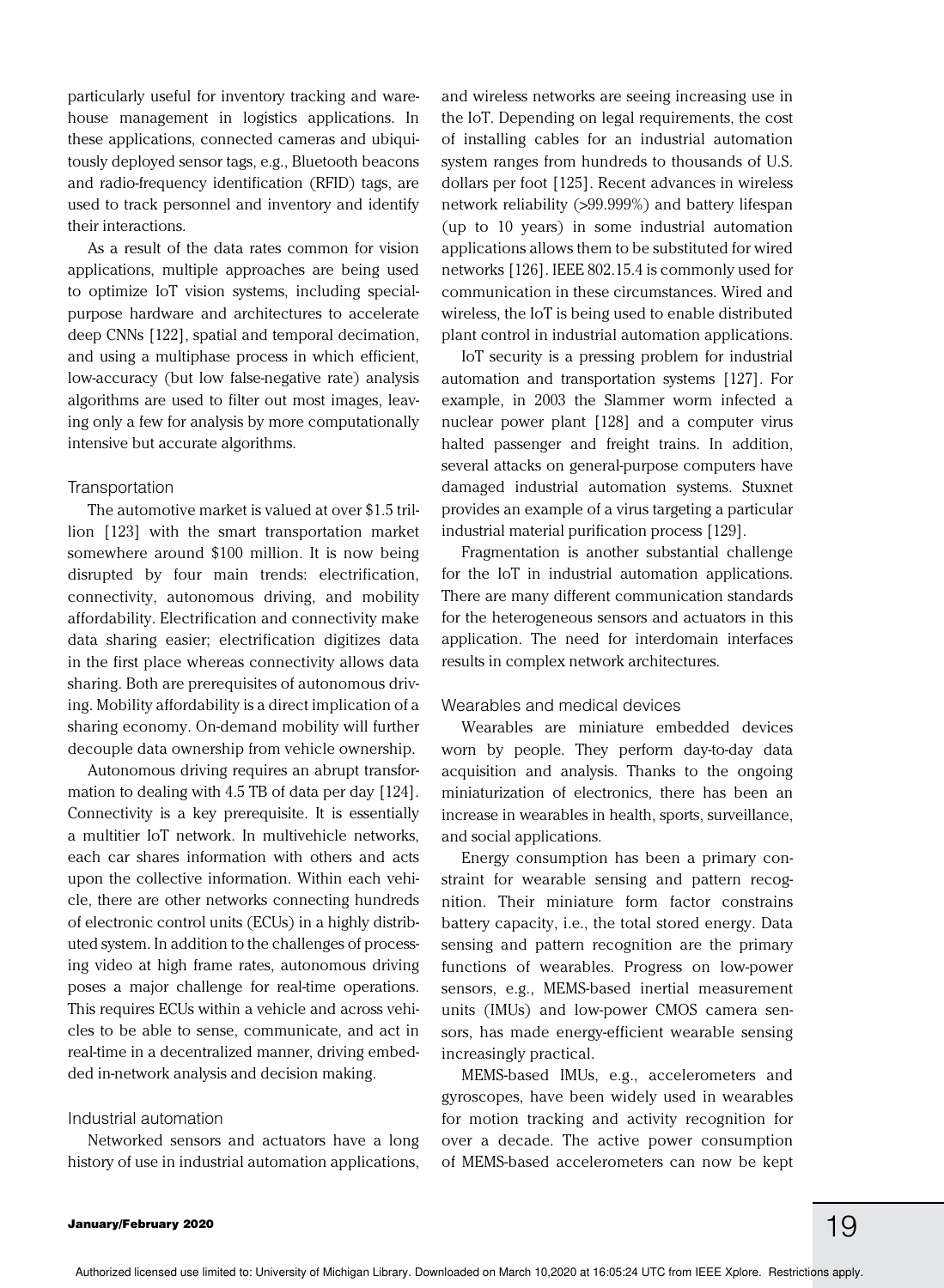under 10 pW for low-frequency sampling, e.g., the ST Microelectronics LIS3DH. Activity-aware adaptive sensing techniques can further reduce the power consumption of motion sensing by another order of magnitude. Progress has also been made on machine learning-based human activity pattern recognition [130]–[133]. A wide range of machine learning algorithms, such as random forest and Bayesian networks, have been widely adopted in motion-based wearable sensing systems. Existing commercial wearable products are capable of realtime recognition of a wide range of human physical activities, such as running, cycling, swimming, and sleeping. High-precision quantification of human motion, e.g., 3-D human motion tracking, has also been achieved, empowering a range of sports and medical applications.

Compared to IMUs, wearable cameras are more challenging, in terms of performance requirements and power consumption. For example, running face detection on Google Glass depletes its battery in 38 minutes [134]. Conventional machine learning algorithms have made tremendous progress on human activity recognition, and recent progress on deep learning techniques has delivered unparalleled accuracy. Deep-learning-based methods can automatically derive high-level features from raw data, hence effectively reducing the need for domain-specific, often handcrafted, feature design.

The medical industry has slowly started entering the connected world of IoT. Electronic medical records are being implemented at scale. Connected devices have arisen so that doctors can digitally prescribe medication, and patients can easily access their records over the Internet. The IoT provides medical experts with ubiquitous, continuous, and remote sensing and actuation technologies. This enables quick turnaround of information sharing and processing, and may reduce clinical error rates. It also enables predictive medicine.

The IoT has the potential to enable continuous personalized automated monitoring of medical conditions. Currently, most evaluation and feedback occur at rare appointments with nurse practitioners and doctors, and these events are likely to remain rare due to time constraints on medical practitioners and patients. The IoT can make this continuous, enabling improved diagnoses and treatment of conditions with intermittent or variable symptoms. Recent progress on ensembles of machine learning systems

has enabled energy-efficient pattern recognition in wearable medical devices [135].

#### **Agriculture**

Wireless distributed sensing has a long history of use in agricultural applications, and we expect its use to expand. Data on the total market size are in disagreement, but a multibillion US dollar estimate for the agricultural IoT market is safe. As indicated in a recent survey by Ojha et al. [136], the main applications within agriculture are monitoring of automated farming systems (including irrigation management [137], [138]) [139]–[142], pest and disease monitoring [143], [144], controlled application of soil amendments [145], livestock surveillance [146], [147], water quality monitoring [148], [149], greenhouse gas monitoring [150], and asset tracking [151].

There is a wide range of agriculture-relevant sensing modes available, including moisture, temperature, conductivity, salinity, pressure, wind, rainfall, and solar radiation. The states of plants can also be monitored, including leaf hydration and photosynthesis rates. Livestock [152] and pest [153]–[156] activities and locations can be detected using several sensing modes, including global positioning system (GPS) tracking, computer vision, and audio classification.

The agricultural sensing problem domain has several special characteristics. Network spans are often quite large, with sensors within a single network spread over kilometers or more. This has traditionally been managed using cellular communication, or multihop networks and moderate-range communication technologies such as IEEE 802.15.4. Fortunately, many agricultural applications require low data rates, with each sensor providing samples every hour or day, not every millisecond. As a consequence, LPWAN communication technologies (see the "Wireless communication trends and IoT implications" section) are particularly well suited to many agricultural sensing applications; we can expect their rapid expansion in this market during the next 5 years. Pest detection applications [154]–[158] provide a contrasting example, with many requiring high data rates and complex analysis, e.g., video or laser-based insect detection.

Some agricultural applications benefit from subterranean sensing, requiring unconventional approaches to wireless communication, the simplest of which is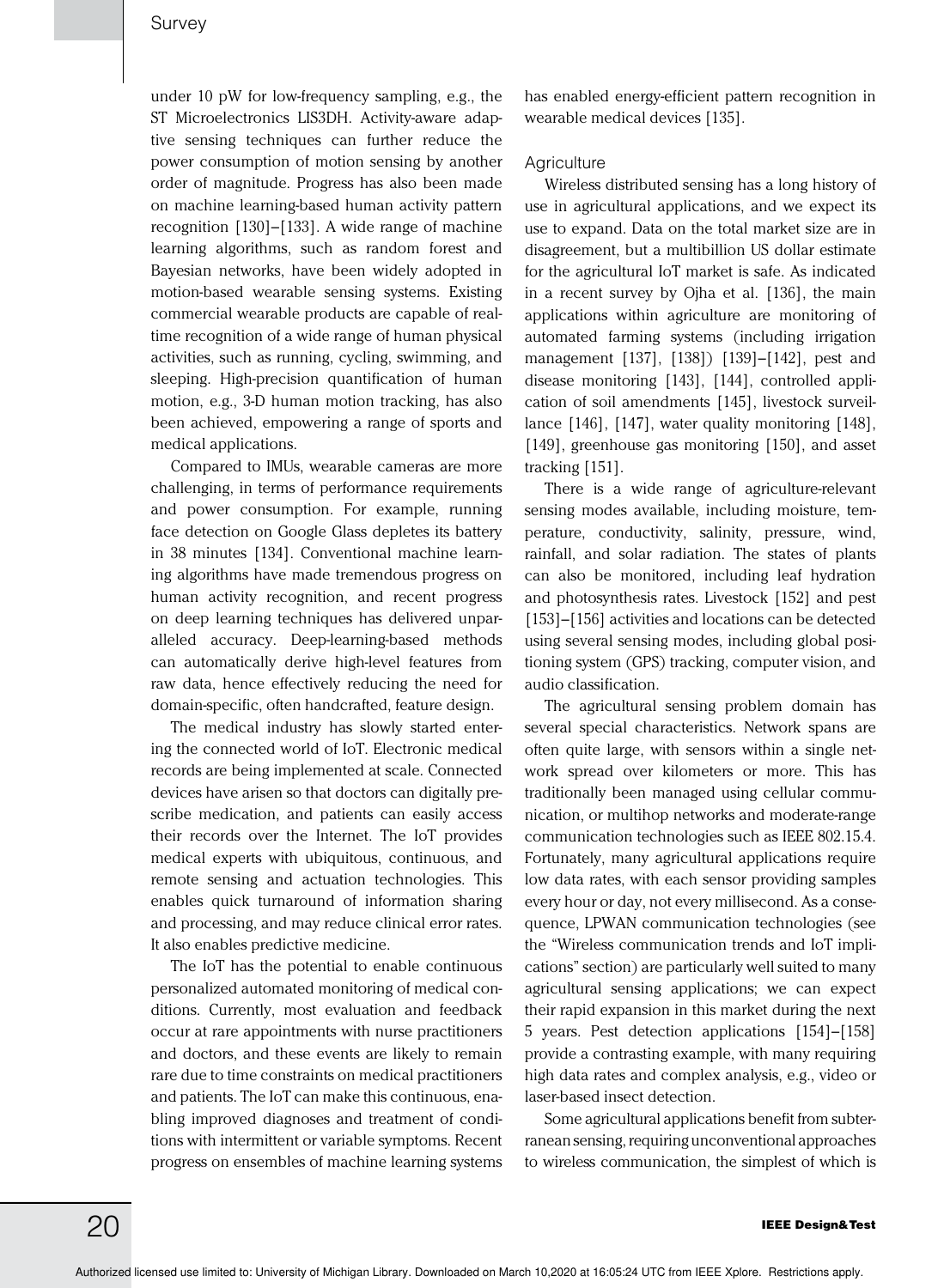designing sensor nodes that separate antennas from sensors by a meter or more of wires. Researchers have also considered using unusual communication channels such as ultralow frequency radio for short-range underground communication [159].

Embedded intelligence is valuable in this application because it breaks the high-latency dependence on potentially multihop, long-range communication.

A thorough treatment of agricultural sensing research requires a dedicated survey, and there are several available to the interested reader [136], [160].

#### **Challenges**

This section describes several challenges facing embedded intelligence in the IoT.

#### Small data

Data scarcity is the foremost roadblock to enabling edge intelligence for many IoT domains. A fundamental challenge is that accurate modeling of a complex system builds upon high-dimensional feature representations. A large amount of high-quality data are needed to develop such models. Let us use predictive maintenance to illustrate the challenge.

Predictive maintenance is a widely used embedded intelligence service targeting a broad range of industrial domains. It uses data-driven models to detect progressive system defects and schedule maintenance in time to prevent system failures. This is challenging because system faults are uncommon and difficult to capture, so representative data are scarce and poorly labeled. As a result, data-driven system modeling methods are unable to accurately describe critical yet rare system states. Therefore, fault diagnosis and classification methods are often developed by experts using domain-specific knowledge. This process is ad hoc and error-prone. Yield models are domain-specific and of limited use to other applications.

Recent research efforts have focused on the small data challenge. Learning methods, such as transfer learning and one-shot learning, hold the potential to reduce the amount of data required for model development. However, data scarcity will remain a primary challenge to embedded intelligence in the foreseeable future.

#### Cost of ownership

The total cost of ownership is an important consideration for both cloud systems and edge devices.

The components of cost of ownership in these two use cases are, however, very different. If wiring is required to supply either power or network connectivity, the cost of the wire drop may exceed the cost of the IoT device [79]. Physical visits to the device, whether for maintenance or replacement, are also expensive. IoT devices should be designed for relatively long lifetimes. One important factor is thermal behavior given the strong dependence of degradation rate on temperature and thermal cycling.

#### Power and energy consumption

Power and energy are first-order considerations in any battery-powered or energy-scavenging IoT system. Given the high computational requirements of machine learning systems, power and energy considerations have broad impacts on system design. For example, they may dictate sampling rates for inference.

#### Wireless communication power consumption, reliability, and latency implications

Some use cases may allow wired network connections. However, many IoT applications will require wireless operation. Wireless links generally provide lower bandwidth than wired links. Furthermore, the energy required to run the radio may limit its duty cycle, further restricting throughput. Training updates for machine learning systems may require large data transfers.

#### Multitenancy and heterogeneity

With the emerging trend toward distributed and decentralized architectures, heterogeneity is becoming the norm. Specialized hardware is developed for resource-constrained devices at the edge while general-purpose processors and GPUs still remain dominant in the cloud. The ultimate goal is a minimized total cost of ownership for an end-to-end system. Application developers intend to save cost with specialized hardware at the edge and cloud service providers intend to provide general-purpose platforms for their diverse customer bases. This implies a multitenant environment where multiple stakeholders share a common infrastructure; this makes resource optimization even more challenging due to privacy and security issues. A virtualized infrastructure is required for multitenancy. On the other hand, scheduling of multitenant workloads over devices from edge to cloud is still an open problem.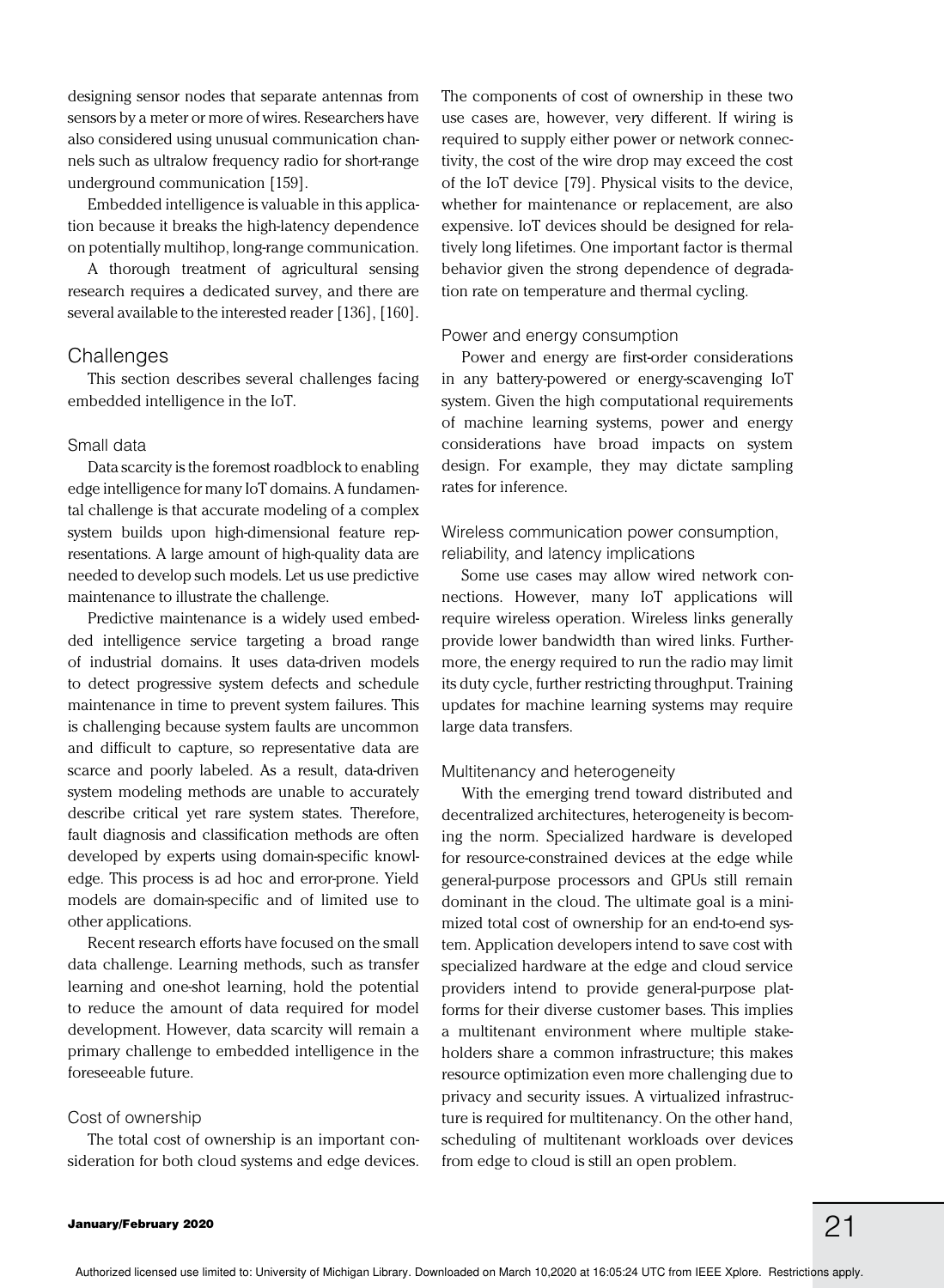THE GROWTH OF EMBEDDED intelligence in the IoT is inevitable. This trend is motivated by high wireless communication costs, requiring analysis and potentially decision making on edge devices or within the network instead of relying on remote servers or other cloud infrastructure. It is enabled by ongoing advances in algorithms, architectures, circuits, and devices supporting efficient machine learning. The trend will have major impacts on security and privacy, some positive and some negative. This article has summarized the causes and implications of this trend in the context of several economically important application domains.

#### Acknowledgments

We would like to thank E. S. Lubana for his numerous helpful comments on a draft of this article.

#### References

- [1] A. Bhutani and P. Wadhwani, *Low Power Wide Area Network (LPWAN) Market Size by Component*, Global Market Insights, Tech. Rep., Mar. 2019.
- [2] U. Raza, P. Kulkarni, and M. Sooriyabandara, "Low power wide area networks: An overview," *IEEE Commun. Surveys Tuts.*, vol. 19, no. 2, pp. 855–873. May 2017.
- [3] L. Casals et al., "Modeling the energy performance of LoRaWAN," *Sensors*, vol. 17, no. 10, 2017, pp. 2364–2393.
- [4] F. Adelantado et al., "Understanding the limits of LoRaWAN," *IEEE Commun. Mag.*, vol. 55, no. 9, pp. 34–40, 2016.
- [5] LoRa Alliance Technical Committee, "LoRaWAN 1.1 Specification," Technical Specification (TS), version 1.1, Oct. 2017. [Online]. Available: https://lora-alliance.org/sites/default/files/2018-04/ lorawantm\_specification\_-v1.1.pdf
- [6] A. D. Zayas and P. Merino, "The 3GPP NB-IoT system architecture for the Internet of Things," in *Proc. Int. Conf. Commun. Workshop*, May 2017, pp. 277–282.
- [7] A. Adhikary, X. Lin, and Y. P. E. Wang, "Performance evaluation of NB-IoT coverage," in *Proc. Veh. Technol. Conf.*, Sep. 2016, pp. 1–5.
- [8] J. Schlienz and D. Raddino, "Narrowband Internet of Things whitepaper," *Microw. Mag.*, vol. 8, no. 1, pp. 76–82, 2016.
- [9] J. C. Zuniga and B. Ponsard, *SigFox System Description*, SigFox, Tech. Rep., Jun. 2017. [Online]. Available: https://tools.ietf.org/html/draft-zuniga-lpwansigfox-system-description-03
- [10] SigFox, *SigFox Technical Overview*, SigFox, Tech. Rep., Jul. 2017. [Online]. Available: https://www.element14.com/community/docs/DOC-87914/l/sigfox-technical-overview
- [11] M. Wolf, *International Roadmap for Devices and Systems, 2017 Edition: System and Architecture*, IEEE, Tech. Rep., 2017. [Online]. Available: https://irds. ieee.org/images/files/pdf/2017/2017IRDS\_SA.pdf
- [12] J. Polastre et al., "Analysis of wireless sensor networks for habitat monitoring," in *Wireless Sensor Networks*, C. S. Raghavendra, K. M. Sivalingam, and T. Znati, Eds. Boston, MA, USA: Springer, 2004, pp. 399–423.
- [13] A. Haeberlen et al., "Practical robust localization over large-scale 802.11 wireless networks," in *Proc. Int. Conf. Mobile Comput. Netw.*, Sep. 2004, pp. 70–84.
- [14] J. Zhou et al., "Security and privacy for cloud-based IoT: Challenges," *IEEE Commun. Mag.*, vol. 65, no. 1, pp. 26–33, Jan. 2017.
- [15] M. L. Minsky and S. A. Papert, *Perceptrons: An Introduction to Computational Geometry.* The MIT Press, 1969.
- [16] K. Fukushima, "Neocognitron: A self-organizing neural network model for a mechanism of pattern recognition unaffected by shift in position," *Biol. Cybern.*, vol. 36, no. 4, pp. 193–202, Apr. 1980.
- [17] Y. LeCun et al., "Gradient-based learning applied to document recognition," *Proc. IEEE*, vol. 86, no. 11, pp. 2278–2324, Nov. 1998.
- [18] A. Halevy, P. Norvig, and F. Pereira, "The unreasonable effectiveness of data," *IEEE Intell. Syst.*, vol. 24, no. 2, pp. 8–12, Mar. 2009.
- [19] D. Ciresan, U. Meier, and J. Schmidhuber, "Multicolumn deep neural networks for image classification," in *Proc. Conf. Comput. Vis. Pattern Recognit.*, Jun. 2012, pp. 3642–3649.
- [20] A. Krizhevsky, I. Sutskever, and G. E. Hinton, "ImageNet classification with deep convolutional neural networks," in *Proc. Adv. Neural Inf. Process. Syst.*, 2012, pp. 1097–1105.
- [21] K. He et al., "Deep residual learning for image recognition," in *Proc. Conf. Comput. Vis. Pattern Recognit.*, Jun. 2016, pp. 770–778.
- [22] B. D. Lucas et al., "An iterative image registration technique with an application to stereo vision," in *Proc. Image Understand. Workshop*, Vancouver, BC, 1981, pp. 121–130.
- [23] C. Tomasi and T. K. Detection, *Tracking of Point Features*, Carnegie Mellon University, Tech. Rep. CMU-CS-91-132, 1991.

## $22$  IEEE Design&Test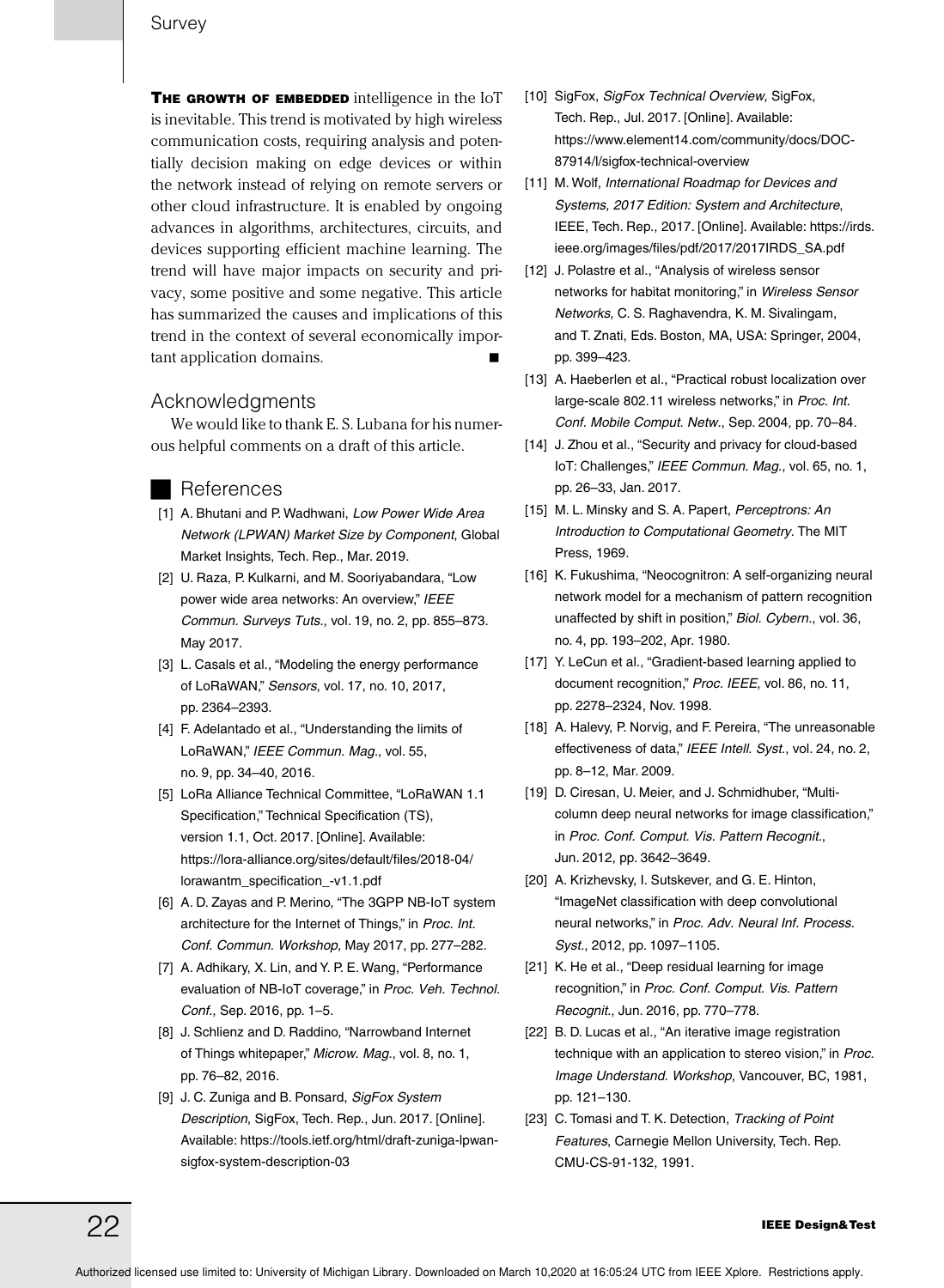- [24] D. G. Lowe et al., "Object recognition from local scale-invariant features," in *Proc. Int. Conf. Comput. Vis.*, vol. 99, no. 2, 1999, pp. 1150–1157.
- [25] Y. LeCun et al., "Gradient-based learning applied to document recognition," *Proc. IEEE*, vol. 86, no. 11, pp. 2278–2324, 1998.
- [26] K. Simonyan and A. Zisserman, "Very deep convolutional networks for large-scale image recognition," *arXiv preprint*, arXiv:1409.1556, 2014.
- [27] C. Szegedy et al., "Going deeper with convolutions," in *Proc. Conf. Comput. Vis. Pattern Recognit.*, 2015, pp. 1–9.
- [28] K. He et al., "Deep residual learning for image recognition," in *Proc. Conf. Comput. Vis. Pattern Recognit.*, 2016, pp. 770–778.
- [29] Stanford Vision Lab, Stanford University, and Princeton University, "Imagenet website." [Online]. Available: http://www.image-net.org/
- [30] D. Pisinger, "Deep learning website." [Online]. Available: http: //deeplearning.net/datasets/
- [31] P. P. Ray, "A survey of IoT cloud platforms," *Future Comput. Inf. J.*, vol. 1, nos. 1–2, pp. 35–46, 2016.
- [32] S. J. Pan and Q. Yang, "A survey on transfer learning," *IEEE Trans. Knowl. Data Eng.*, vol. 22, no. 10, pp. 1345–1359, Oct. 2009.
- [33] R. Raina et al., "Self-taught learning: Transfer learning from unlabeled data," in *Proc. Int. Conf. Mach. Learn.*, Jun. 2007, pp. 759–766.
- [34] Y. Wang and Q. Yao, "Few-shot learning: A survey," *arXiv*, May 2019. [Online]. Available: http://arxiv.org/ abs/1904.05046
- [35] J. Snell, K. Swersky, and R. Zemel, "Prototypical networks for few-shot learning," in *Proc. Adv. Neural Inf. Process. Syst.*, Dec. 2017, pp. 4077–4087.
- [36] R. Vilalta and Y. Drissi, "A perspective view and survey of meta-learning," *Artif. Intell. Rev.*, vol. 18, no. 2, pp. 77–95, Jun. 2002.
- [37] C. Finn et al., "One-shot visual imitation learning via meta-learning," *arXiv*, Sep. 2017. [Online]. Available: https://arxiv.org/abs/1709.04905
- [38] R. Buyya et al., "Cloud computing and emerging it platforms: Vision, hype, and reality for delivering computing as the 5th utility," *Future Gen. Comput. Syst.*, vol. 25, no. 6, pp. 599–616, 2009.
- [39] R. Caceres and A. Friday, "Ubicomp systems at 20: Progress, opportunities, and challenges," *IEEE Perv. Comput.*, vol. 11, no. 1, pp. 14–21, 2011.
- [40] J. Gubbi et al., "Internet of Things (IoT): A vision, architectural elements, and future directions," *Future Gen. Comput. Syst.*, vol. 29, no. 7, pp. 1645–1660, 2013.
- [41] C. Brewster et al., "IoT in agriculture: Designing a Europe-wide large-scale pilot," *IEEE Commun. Mag.*, vol. 55, no. 9, pp. 26–33, 2017.
- [42] Y. Lecun et al., "Handwritten digit recognition with a back-propagation network," *Neural Inf. Process. Syst.*, vol. 2, pp. 396–404, Nov. 1997.
- [43] K. Siu et al., "Memory requirements for convolutional neural network hardware accelerators," in *Proc. Int. Symp. Workload Characterization*, Sep. 2018, pp. 111–121.
- [44] Y. Guo, A. Yao, and Y. Chen, "Dynamic network surgery for efficient DNNs," in *Proc. Conf. Neural Inf. Process. Syst.*, 2016, pp. 1379–1387.
- [45] B. Zhuang et al., "Towards effective low-bitwidth convolutional neural networks," in *Proc. IEEE/CVF Conf. Comput. Vis. Pattern Recognit.*, Jun. 2018, pp. 7920–7928.
- [46] J. Albericio et al., "Bit-pragmatic deep neural network computing," in *Proc. Int. Symp. Microarchit.*, Oct. 2017, pp. 382–394.
- [47] P. Coussy et al., "Fully binary neural network model and optimized hardware architectures for associative memories," *ACM J. Emerg. Technol. Comput. Syst.*, vol. 11, no. 4, Apr. 2015, Art. no. 35.
- [48] M. Courbariaux, Y. Bengio, and J.-P. David, "BinaryConnect: Training deep neural networks with binary weights during propagations," in *Proc. Adv. Neural Inf. Process. Syst.*, Dec. 2015, pp. 3123–3131.
- [49] S. Yu et al, "Binary neural network with 16 Mb RRAM macro chip for classification and online training," in *Proc. Int. Electron Devices Meeting*, Sep. 2016, pp. 16.2.1–16.2.4.
- [50] A. G. Howard et al., "MobileNets: Efficient convolutional neural networks for mobile vision applications," *arXiv*, Apr. 2017.
- [51] M. Imani et al., "Efficient associative search in brain-inspired hyperdimensional computing," *IEEE Design Test*, vol. 40, no. 1, Jan./Feb. 2020, doi: 10.1109/MDAT.2019.2919954.
- [52] X. He et al., "A quantitative exploration of collaborative pruning and approximation towards energy-efficient deep neural networks," *IEEE Design Test*, vol. 40, no. 1, Jan./Feb. 2020, doi: 10.1109/MDAT.2019.2943575.
- [53] M. Toneva et al., "An empirical study of example forgetting during deep neural network learning," in *Proc. Int. Conf. Learn. Represent.*, May 2019.
- [54] I. Loshchilov and F. Hutter, "Online batch selection for faster training of neural networks," in *Proc. Int. Conf. Learn. Represent.*, May 2015.

## January/February 2020  $23$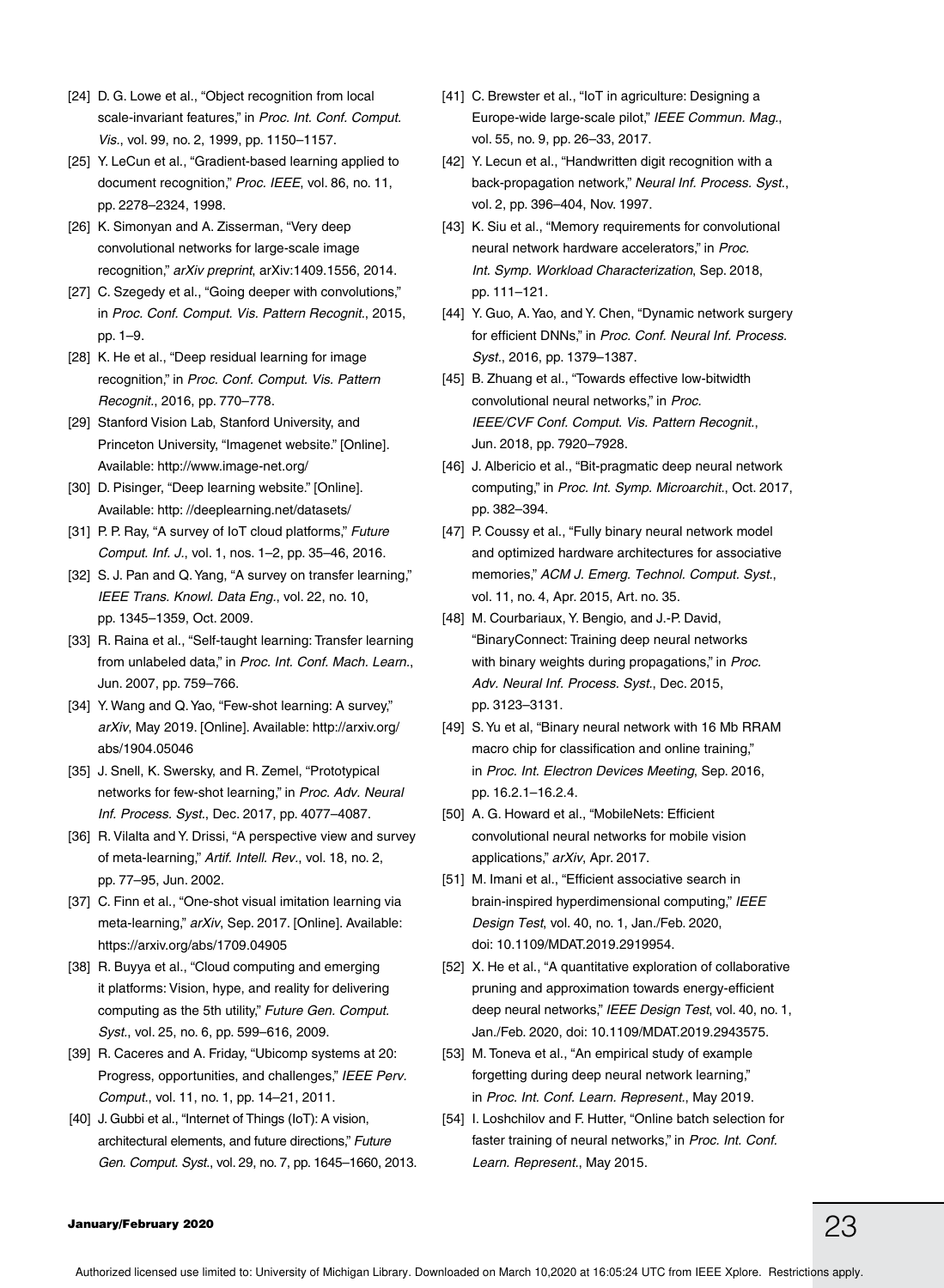- [55] P. Molchanov et al., "Importance estimation for neural network pruning," in *Proc. Conf. Comput. Vis. Pattern Recogn.*, Jun. 2019, pp. 11264–11272.
- [56] R. R. Selvaraju et al., "Grad-CAM: Visual explanations from deep networks via gradient-based localization," in *Proc. Int. Conf. Comput. Vis.*, Oct. 2017, pp. 618–626.
- [57] E. S. Lubana, V. Aggarwal, and R. P. Dick, "Machine Foveation: An application-aware compressive sensing framework," in *Proc. Data Compress. Conf.*, Mar. 2019.
- [58] S. Li et al., "Demystifying ResNet," *arXiv*, arXiv:1611.01186, Nov. 2016.
- [59] V. Sze et al., "Efficient processing of deep neural networks: A tutorial and survey," *Proc. IEEE*, vol. 105, no. 12, pp. 3123–3131, Dec. 2017.
- [60] D. L. Donoho, "For most large underdetermined systems of linear equations the minimal 1-norm solution is also the sparsest solution," *Commun. Pure Appl. Math.*, vol. 59, no. 6, pp. 797–829, 2006.
- [61] S. Li, L. D. Xu, and X. Wang, "Compressed sensing signal and data acquisition in wireless sensor networks and Internet of Things," *IEEE Trans. Ind. Inform.*, vol. 9, no. 4, pp. 2177–2186, Nov. 2013.
- [62] E. S. Lubana and R. P. Dick, "Digital Foveation: An energy-aware machine vision framework," *IEEE Trans. Comput.-Aided Design Integrat. Circuits Syst.*, vol. 37, pp. 2371–2380, Nov. 2018.
- [63] K. Yasumoto, H. Yamaguchi, and H. Shigeno, "Survey of real-time processing technologies of IoT data streams," *J. Inf. Process.*, vol. 24, no. 2, pp. 195–202, 2016.
- [64] S. Ahmad et al., "Unsupervised real-time anomaly detection for streaming data," *Neurocomputing*, vol. 262, pp. 134–147, 2017.
- [65] M. Mohammadi et al., "Deep learning for IoT big data and streaming analytics: A survey," *IEEE Commun. Surveys Tuts.*, vol. 20, no. 4, pp. 2923–2960, 2018.
- [66] S. Chen et al., "A vision of IoT: Applications, challenges, and opportunities with china perspective," *IEEE Internet Things J.*, vol. 1, no. 4, pp. 349–359, 2014.
- [67] A. Al-Fuqaha et al., "Internet of Things: A survey on enabling technologies, protocols, and applications," *IEEE Commun. Surveys Tuts.*, vol. 17, no. 4, pp. 2347–2376, 2015.
- [68] S. Cherrier, Z. Movahedi, and Y. M. Ghamri-Doudane, "Multi-tenancy in decentralised IoT," in *Proc. World Forum Internet Things (WF-IoT)*, Dec. 2015, pp. 256–261.
- [69] H. Kim and M. Wolf, "Distributed tracking in a large-scale network of smart cameras," in *Proc. Int. Conf. Distrib. Smart Cameras*, New York, NY, USA,

2010, pp. 8–16. [Online]. Available: http://doi.acm. org/10.1145/1865987.1865990

- [70] M. Satyanarayanan, "The emergence of edge computing," *Computer*, vol. 50, no. 1, pp. 30–39, 2017.
- [71] H.-M. Chu et al., "Scheduling in visual fog computing: NP-completeness and practical efficient solutions," in *Proc. AAAI*, 2018, pp 6127–6135.
- [72] M. Olguín et al., "Scaling on the edge-a benchmarking suite for human-in-the-loop applications," in *Proc. Symp. Edge Comput.*, Oct. 2018, pp. 323–325.
- [73] S. Sriram and S. S. Bhattacharyya, *Embedded Multiprocessors: Scheduling and Synchronization.* CRC Press: Boca Raton, FL, 2018.
- [74] A. Tumanov et al., "Tetrisched: Global rescheduling with adaptive plan-ahead in dynamic heterogeneous clusters," in *Proc. Eur. Conf. Comput. Syst.*, 2016, p. 35.
- [75] N. Wang and J. Wu, "Optimal cellular traffic offloading through opportunistic mobile networks by data partitioning," in *Proc. Int. Conf. Commun. (ICC)*, 2018, pp. 1–6.
- [76] M. Wolf, "The physics of event-driven IoT systems," *IEEE Design Test*, vol. 34, no. 2, pp. 87–90, Apr. 2017.
- [77] J. A. Paradiso and T. Starner, "Energy scavenging for mobile and wireless electronics," *IEEE Perv. Comput.*, vol. 4, no. 1, pp. 18–27, Jan. 2005.
- [78] S. Roundy, P. K. Wright, and J. Rabaey, "A study of low level vibrations as a power source for wireless sensor nodes," *Comput. Commun.*, vol. 26, pp. 1131–1144, Oct. 2003.
- [79] M. Wolf, "Ultralow power and the new era of Not-So-VLSI," *IEEE Design Test*, vol. 33, no. 4, pp. 109–113, Aug. 2016.
- [80] M. Wolf, *High Performance Embedded Computing: Applications in Cyber-Physical Systems and Mobile Computing*, 2nd ed. San Francisco, CA, USA: Elsevier, 2014*.*
- [81] C. Shen and M. Srivastava, "Exploring hardware heterogeneity to improve pervasive context inferences," *Computer*, vol. 50, no. 6, pp. 19–26, 2017.
- [82] X. Dai et al., "ChamNet: Towards efficient network design through platform-aware model adaptation," in *Proc. Conf. Comput. Vis. Pattern Recognit.*, Jun. 2019, pp. 11398–11407.
- [83] E. Cai et al., "NeuralPower: Predict and deploy energyefficient convolutional neural networks," in *Proc. Asian Conf. Mach. Learn.*, Nov. 2017.
- [84] Q. Xiao and Y. Liang, "Fune: An FPGA tuning framework for CNN acceleration," *IEEE Design Test*, vol. 40, no. 1, Jan./Feb. 2020, doi: 10.1109/MDAT.2019.2908549.
- [85] H. Zhu, Y. Wang, and C.-J. R. Shi, "Tanji: A general-purpose neural network accelerator

## $24$  IEEE Design&Test

Authorized licensed use limited to: University of Michigan Library. Downloaded on March 10,2020 at 16:05:24 UTC from IEEE Xplore. Restrictions apply.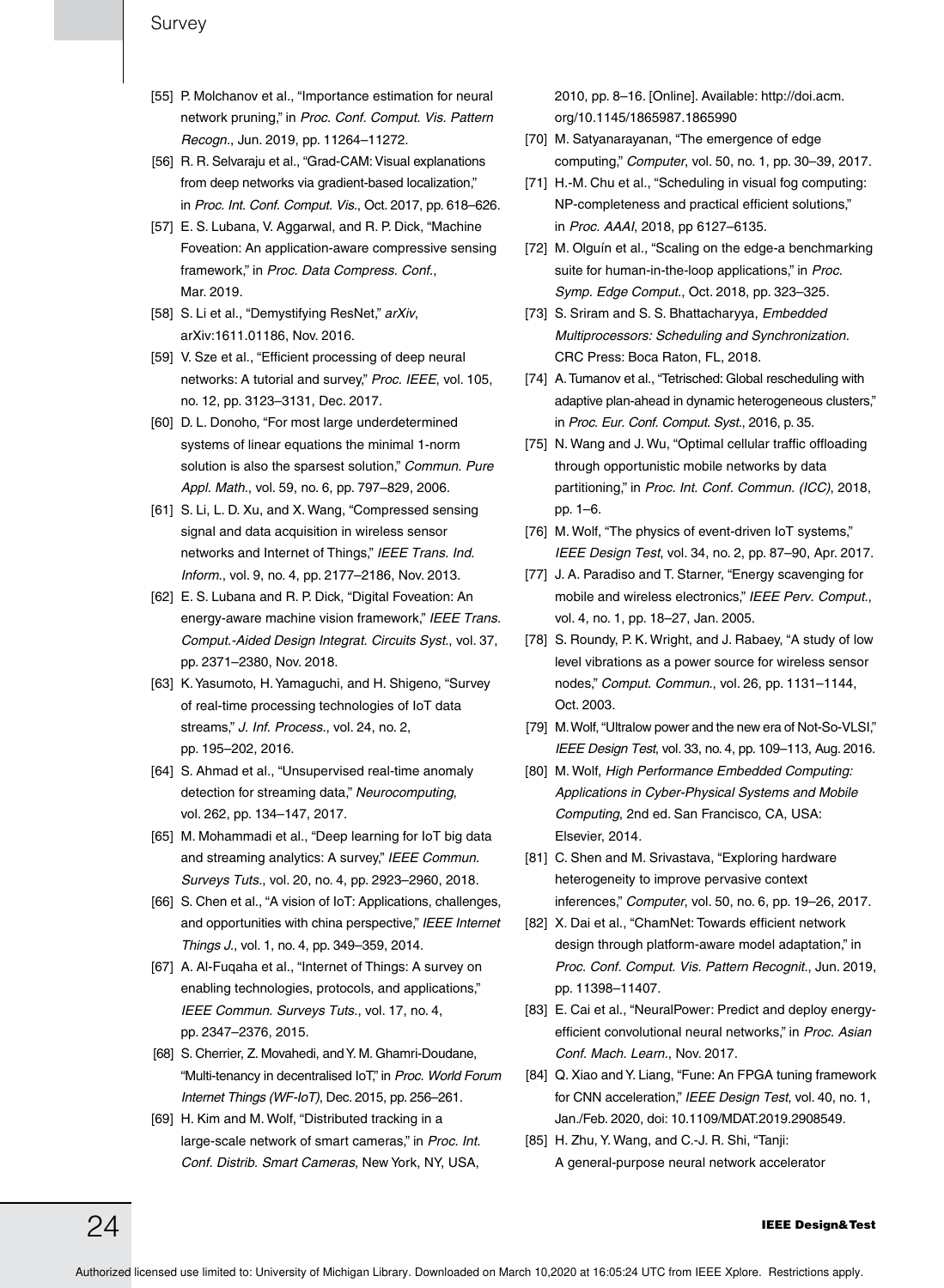with unified crossbar architecture," *IEEE Design Test*, vol. 40, no. 1, Jan./Feb. 2020, doi: 10.1109/ MDAT.2019.2952329.

- [86] "PyTorch website." [Online]. Available: https://pytorch.org/
- [87] "TensorFlow website." [Online]. Available: https://www.tensorflow.org/
- [88] R. Collobert, K. Kavukcuoglu, and C. Farabet, "Torch7: A Matlab-like environment for machine learning," in *Proc. BigLearn Neural Inf. Process. Syst. Workshop*, 2011.
- [89] J. Bergstra et al., "Theano: A CPU and GPU math compiler in python," in *Proc. Python Sci. Conf.*, 2010, pp. 1–48.
- [90] T. Chen et al., "MXNet: A flexible and efficient machine learning library for heterogeneous distributed systems," in *Proc. Neural Inf. Process. Syst., Workshop Mach. Learn. Syst.*, 2016.
- [91] "NVIDIA TensorRT website." [Online]. Available: https://developer.nvidia.com/tensorrt
- [92] "TensorFlow Lite website." [Online]. Available: https://www.tensorflow.org/lite/
- [93] N. Bell and M. Garland, "Implementing sparse matric-vector multiplication on throughput-oriented processors," in *Proc. Conf. Supercomput.*, 2009, pp. 18:1–18:11.
- [94] L. Genovese, "Graphic processing units: A possible answer to HPC," in *Proc. ABINIT Develop. Workshop*, 2009.
- [95] C. Kim et al., "FAST: Fast architecture sensitive tree search on modern CPUs and GPUs," in *Proc. Int. Conf. Manage. Data*, 2010, pp. 339–350.
- [96] J. Tölke and M. Krafczyk, "TeraFLOP computing on a desktop PC with GPUs for 3D CFD," *Int. J. Comput. Fluid Dynam.*, vol. 7, pp. 443–456, 2008.
- [97] V. W. Lee et al., "Debunking the 100X GPU vs. CPU myth: An evaluation of throughput computing on CPU and GPU," in *Proc. Int. Symp. Comput. Archit.*, Jun. 2010, pp. 451–460.
- [98] G. Lacey, G. W. Taylor, and S. Areibi, "Deep learning on FPGAs: Past, present, and future," *arXiv*, arXiv:1602.04283, Feb. 2016.
- [99] C. Zhang et al., "Optimizing FPGA-based accelerator design for deep convolutional neural networks," in *Proc. Int. Symp. Field-Programmable Gate Arrays*, Feb. 2015, pp. 161–170.
- [100] G. Hegde et al., "CaffePresso: An optimized library for deep learning on embedded acceleratorbased platforms," in *Proc. Int. Conf. Compliers, Archit. Synthesis Embedded Syst.*, Oct. 2016, pp. 1–10.
- [101] Q. Yu et al., "A deep learning prediction process accelerator based FPGA," in *Proc. Int. Symp. Cluster, Cloud Grid Comput.*, May 2015, pp. 1159–1162.
- [102] M. Djurfeldt et al., "Brain-scale simulation of the neocortex on the IBM Blue Gene/L supercomputer," *IBM J. Res. Develop.*, vol. 52, pp. 31–41, Jan. 2008.
- [103] R. Cattell and A. Parker, "Challenges for brain emulation: Why is building a brain so difficult?" *Natural Intell.*, vol.1, no. 3, Feb. 2012.
- [104] S. B. Laughlin, "Energy as a constraint on the coding and processing of sensory information," *Curr. Opin. Neurobiol.*, vol. 11, pp. 475–480, 2001.
- [105] J. E. Niven and S. B. Laughlin, "Energy limitation as a selective pressure on the evolution of sensory systems," *J. Exp. Biol.*, vol. 211, pp. 1792–1804, Apr. 2008.
- [106] F. Akopyan et al., "TrueNorth: Design and tool flow of a 65 mW 1 million neuron programmable neurosynaptic chip," *IEEE Trans. Comput.-Aided Design Integr. Circuits Syst.*, vol. 34, no. 10, pp. 1537–1557, Aug. 2015.
- [107] J. Ahn et al., "A scalable processing-in-memory accelerator for parallel graph processing," in *Proc. Int. Symp. Comput. Archit.*, vol. 43, no. 3, Jun. 2015, pp. 105–117.
- [108] S. Yu, "Neuro-inspired computing with emerging nonvolatile memory," *Proc. IEEE*, vol. 106, no. 2, pp. 108–122, Jan. 2018.
- [109] M. Wolf and D. Serpanos, "Safety and security in cyber-physical systems and Internet-of-Things systems," *Proc. IEEE*, vol. 106, no. 1, pp. 9–20, Jan. 2018.
- [110] T. Trippel et al., "WALNUT: Waging doubt on the integrity of MEMS accelerometers with acoustic injection attacks," in *Proc. Eur. Symp. Security Privacy*, Apr. 2017, pp. 3–18.
- [111] D. Anthony et al., *Embedded Security Challenges in a Connected World*, Computing Community Consortium, Tech. Rep. 1, 2019.
- [112] M. Antonakakis et al., "Understanding the Mirai botnet," in *Proc. USENIX Security Symp.*, Aug. 2017, pp. 1093–1110.
- [113] "Shodan website." [Online]. Available: https://www.shodan.io/
- [114] E. Ronen et al., "IoT goes nuclear: Creating a ZigBee chain reaction," in *Proc. Symp. Security Privacy*, May 2017, pp. 195–212.
- [115] T. Luo et al., "IoTCandyJar: Towards an intelligentinteraction honeypot for IoT devices," in *Proc. Black Hat*, Aug. 2017.

## January/February 2020  $25$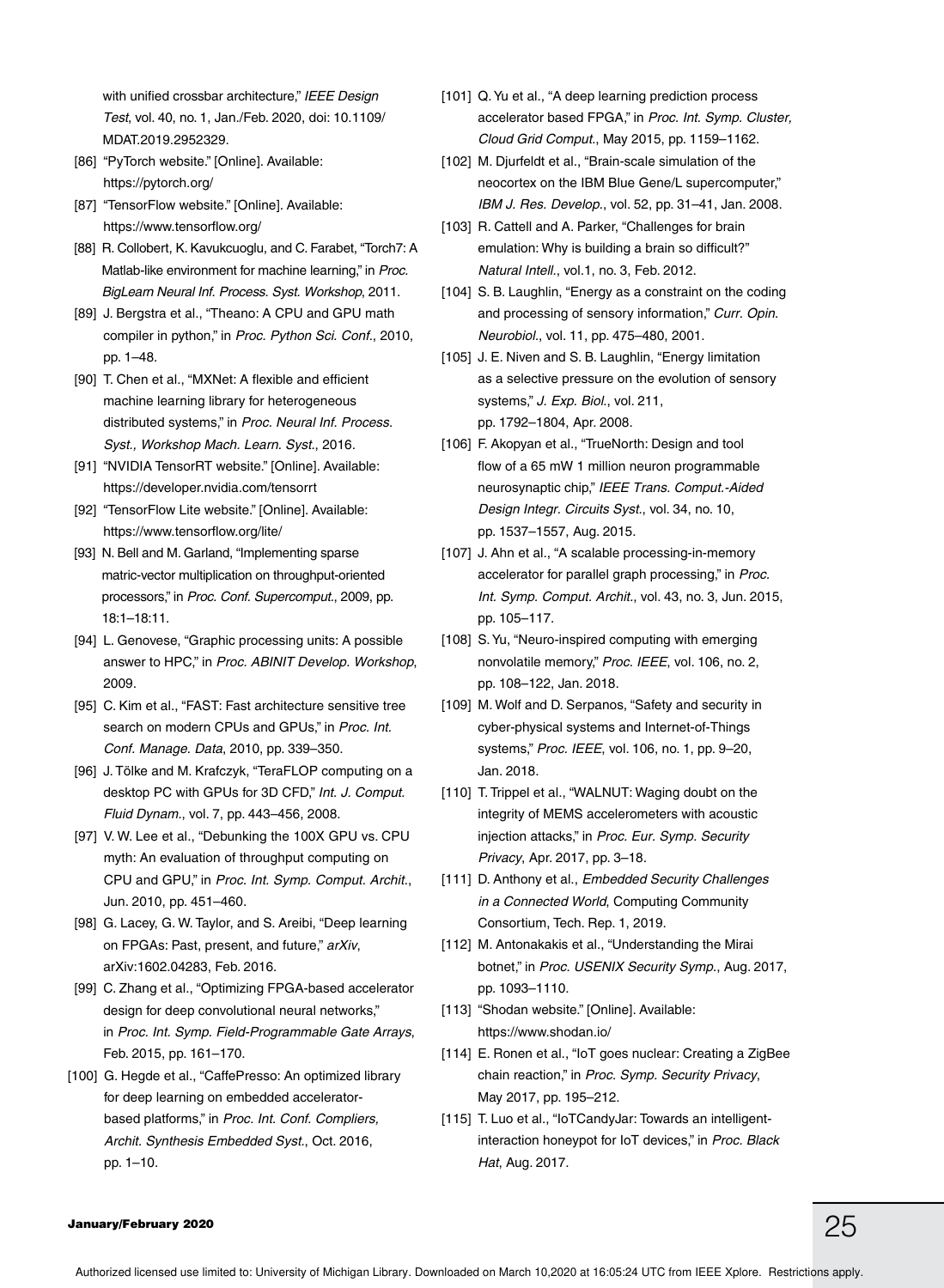- [116] M. Wang, J. Santillan, and F. Kuipers, "ThingPot: An interactive Internet-of-Things honeypot," *arXiv*, Aug. 2018.
- [117] Market Research Future, "Machine vision market research report-global forecast 2022," May 2017. [Online]. Available: https://www.marketresearchfuture. com/reports/machine-vision-market-1510
- [118] C. Szegedy et al., "Rethinking the inception architecture for computer vision," in *Proc. Conf. Comput. Vis. Pattern Recognit.*, 2016.
- [119] K. Simonyan and A. Zisserman, "Very deep convolutional networks for large-scale image recognition," in *Proc. Int. Conf. Learn. Represent.*, 2015.
- [120] "Cisco visual networking index: Forecast and trends, 2017–2022 white paper." [Online]. Available: https://www.cisco.com/c/en/us/solutions/collateral/ service-provider/visual-networking-index-vni/whitepaper-c11-741490.html
- [121] J. Kropley, "Top video surveillance trends for 2015," IHS Technology, Tech. Rep., 2015. [Online]. Available: https://technology.ihs.com/api/binary/520143
- [122] S. Mukhopodhyay et al., "The camel approach to stacked sensor smart cameras," in *Proc. Design Autom. Test Eur. Conf. Exhibit.*, Mar. 2018, pp. 1299–1303.
- [123] "Data is the new oil in the future of automated driving." [Online]. Available: https://www.mckinsey.com/~/ media/mckinsey/industries/hightech/ourinsights/ disruptivetrendsthatwilltransformtheautoindustry/ auto2030reportjan2016.ashx
- [124] "Data is the new oil in the future of automated driving." [Online]. Available: https://newsroom.intel. com/editorials/krzanich-the-future-of-automateddriving/#gs.bhu7hv
- [125] D. Dujovne et al., "6TiSCH: Deterministic IP-enabled industrial Internet (of things)," *IEEE Commun. Mag.*, vol. 52, pp. 36–41, Dec. 2014.
- [126] T. Watteyne et al., "Technical overview of SmartMesh IP," in *Proc. Int. Conf. Innovative Mobile Internet Services Ubiquitous Comput.*, Jul. 2013.
- [127] A.-R. Sadeghi, C. Wachsmann, and M. Waidner, "Security and privacy challenges in industrial internet of things," in *Proc. Design Autom. Conf.*, Jun. 2015, pp. 1–6.
- [128] K. Poulsen, "Slammer worm crashed Ohio nuke plant network," *The Register*, Aug. 2003.
- [129] B. Miller and D. Rowe, "A survey of SCADA and critical infrastructure incidents," in *Proc. Res. Inf. Technol.*, 2012, pp. 51–56.
- [130] A. Mosenia et al., "Wearable medical sensor-based system design: A survey," *Trans. Multi-Scale Comput. Syst.*, vol. 3, no. 2, pp. 124–138, Mar. 2017.
- [131] S. C. Mukhopadhyay, "Wearable sensors for human activity monitoring: A review," *Sensors J.*, vol. 15, no. 3, pp. 1321–1330, Dec. 2015.
- [132] O. D. Lara and M. A. Labrador, "A survey on human activity recognition using wearable sensors," *IEEE Commun. Surveys Tuts.*, vol. 15, no. 3, pp. 1192–1209, Nov. 2012.
- [133] Q. Liu et al., "Gazelle: Energy-efficient wearable analysis for running," *IEEE Trans. Mobile Comput.*, vol. 16, no. 9, pp. 2531–2544, Sep. 2017.
- [134] R. LiKamWa et al., "Draining our glass: An energy and heat characterization of Google Glass," in *Proc. Asia-Pacific Workshop Syst.*, Jun. 2014, Art. no. 10.
- [135] H. Yin and N. K. Jha, "A health decision support system for disease diagnosis based on wearable medical sensors and machine learning ensembles," *IEEE Trans. Multi-Scale Comput. Syst.*, vol. 3, no. 4, pp. 228–241, Dec. 2017.
- [136] T. Ojha, S. Misra, and N. S. Raghuwanshi, "Wireless sensor networks for agriculture: The state-of-the-art in practice and future challenges," *Comput. Electron. Agriculture*, vol. 118, pp. 66–84, Sep. 2015.
- [137] S. Adamala, N. S. Raghuwanshi, and A. Mishra, "Development of surface irrigation systems design and evaluation software," *Comput. Electron. Agriculture*, vol. 100, pp. 100–109, 2014.
- [138] D. J. Greenwood et al., "Opportunities for improving irrigation efficiency with quantitative models, soul water sensors and wireless technologies," *J. Agricultural Sci.*, vol. 148, pp. 1–16, 2010.
- [139] M. Srbinovska et al., "Environmental parameters monitoring in prevision agriculture using wireless sensor networks," *J. Cleaner Production*, vol. 88, pp. 297–307, 2015.
- [140] G.-H. Kim, S. Trimi, and J.-H. Chung, "Big-data applications in the government sector," *Commun. ACM*, vol. 57, no. 3, pp. 78–85, 2014.
- [141] T. Fukatsu, T. Kiura, and M. Hirafuji, "A webbased sensor network system with distributed data processing approach via web application," *Comput. Stand. Interfaces*, vol. 33, no. 6, pp. 565–573, 2011.
- [142] R. W. Coates et al., "Wireless sensor network with irrigation valve control," *Comput. Electron. Agriculture*, vol. 96, pp. 657–662, 2013.
- [143] A. Matese et al., "A wireless sensor network for precision viticulture: The NAV system," *Comput. Electron. Agriculture*, vol. 69, no. 1, pp. 51–58, 2009.
- [144] A. G. Bhave, A. Mishra, and N. S. Raghuwanshi, "A combined bottom-up and top-down approach

## $26\,$  IEEE Design&Test